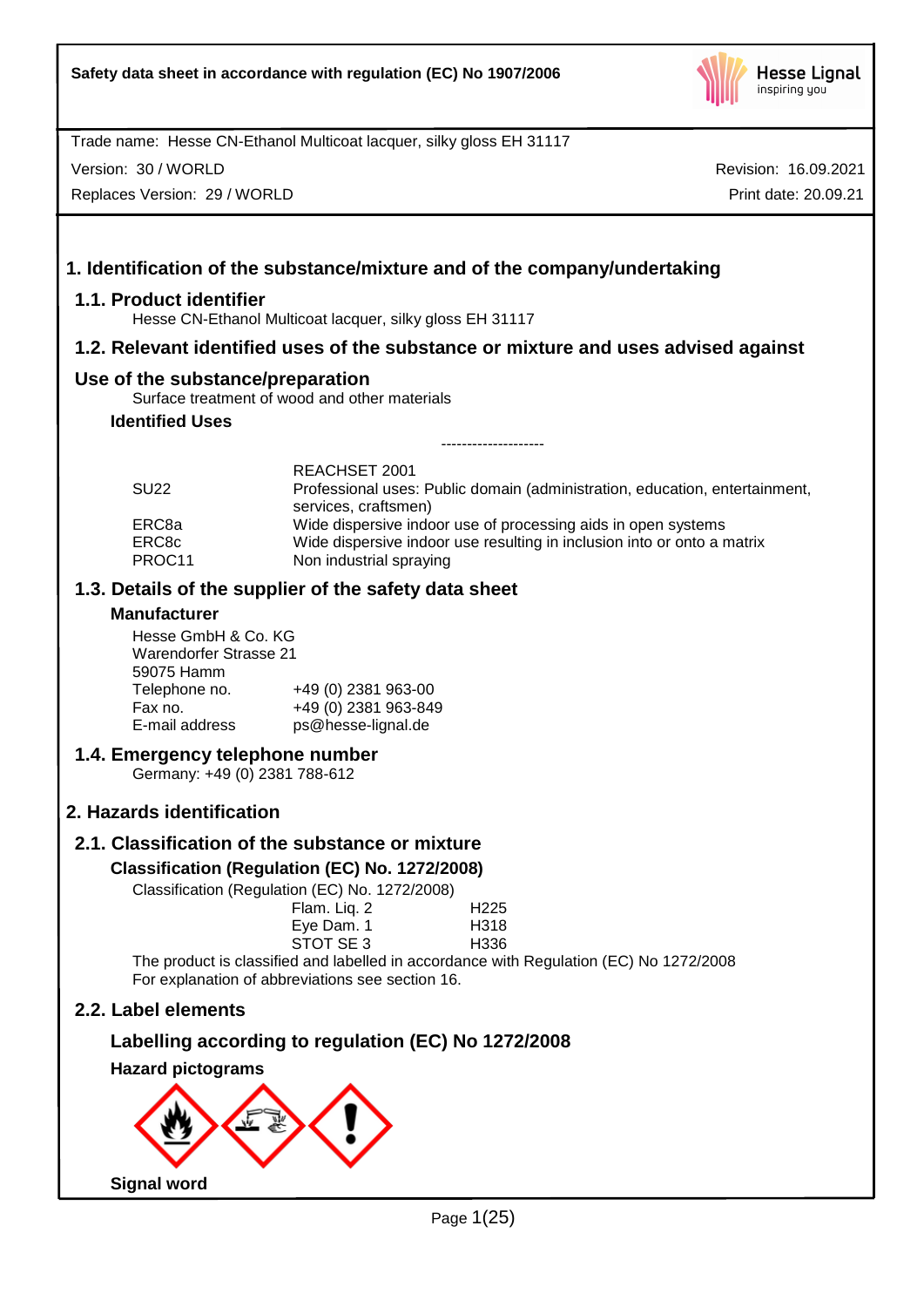

Version: 30 / WORLD

Replaces Version: 29 / WORLD

| Danger                                                                        |                                                                                                                                                                                                                                                                                                                                                      |                                           |    |                                                                                                                                                              |
|-------------------------------------------------------------------------------|------------------------------------------------------------------------------------------------------------------------------------------------------------------------------------------------------------------------------------------------------------------------------------------------------------------------------------------------------|-------------------------------------------|----|--------------------------------------------------------------------------------------------------------------------------------------------------------------|
| <b>Hazard statements</b>                                                      |                                                                                                                                                                                                                                                                                                                                                      |                                           |    |                                                                                                                                                              |
| H <sub>225</sub><br>H318<br>H336                                              | Highly flammable liquid and vapour.<br>Causes serious eye damage.<br>May cause drowsiness or dizziness.                                                                                                                                                                                                                                              |                                           |    |                                                                                                                                                              |
| <b>Precautionary statements</b>                                               |                                                                                                                                                                                                                                                                                                                                                      |                                           |    |                                                                                                                                                              |
| P210                                                                          | sources. No smoking.                                                                                                                                                                                                                                                                                                                                 |                                           |    | Keep away from heat, hot surfaces, sparks, open flames and other ignition                                                                                    |
| P <sub>261</sub><br>P280<br>P304+P340<br>P305+P351+P338                       | Avoid breathing dust/fume/gas/mist/vapours/spray.<br>Wear protective gloves/protective clothing/eye protection/face protection.<br>IF INHALED: Remove person to fresh air and keep comfortable for breathing.<br>IF IN EYES: Rinse cautiously with water for several minutes. Remove contact<br>lenses, if present and easy to do. Continue rinsing. |                                           |    |                                                                                                                                                              |
| P308+P313                                                                     | IF exposed or concerned: Get medical advice/attention.                                                                                                                                                                                                                                                                                               |                                           |    |                                                                                                                                                              |
| contains                                                                      |                                                                                                                                                                                                                                                                                                                                                      |                                           |    | Hazardous component(s) to be indicated on label (Regulation (EC) No. 1272/2008)<br>propan-2-ol; 2-ethoxy-1-methylethyl acetate; isobutyl acetate; n-propanol |
| <b>Supplemental information</b>                                               |                                                                                                                                                                                                                                                                                                                                                      |                                           |    |                                                                                                                                                              |
| EUH066                                                                        | Repeated exposure may cause skin dryness or cracking.                                                                                                                                                                                                                                                                                                |                                           |    |                                                                                                                                                              |
|                                                                               |                                                                                                                                                                                                                                                                                                                                                      |                                           |    |                                                                                                                                                              |
| 3. Composition/information on ingredients<br><b>Hazardous ingredients</b>     |                                                                                                                                                                                                                                                                                                                                                      |                                           |    |                                                                                                                                                              |
| isobutyl acetate                                                              |                                                                                                                                                                                                                                                                                                                                                      |                                           |    |                                                                                                                                                              |
| CAS No.<br>EINECS no.<br>Registration no.<br>Concentration                    | 110-19-0<br>203-745-1<br>01-2119488971-22<br>25<br>$>=$<br>Classification (Regulation (EC) No. 1272/2008)<br>Flam. Liq. 2<br>STOT SE 3                                                                                                                                                                                                               | $\prec$<br>H <sub>225</sub><br>H336       | 50 | %<br>Nervous system                                                                                                                                          |
|                                                                               |                                                                                                                                                                                                                                                                                                                                                      | <b>EUH066</b>                             |    |                                                                                                                                                              |
| n-butyl acetate<br>CAS No.<br>EINECS no.<br>Registration no.<br>Concentration | 123-86-4<br>204-658-1<br>01-2119485493-29<br>$> =$ 1                                                                                                                                                                                                                                                                                                 |                                           | 10 | %                                                                                                                                                            |
|                                                                               | Classification (Regulation (EC) No. 1272/2008)                                                                                                                                                                                                                                                                                                       | $\leq$                                    |    |                                                                                                                                                              |
|                                                                               | Flam. Liq. 3<br>STOT SE 3                                                                                                                                                                                                                                                                                                                            | H <sub>226</sub><br>H336<br><b>EUH066</b> |    | Nervous system                                                                                                                                               |
| 2-ethoxy-1-methylethyl acetate<br>CAS No.<br>EINECS no.                       | 54839-24-6<br>259-370-9                                                                                                                                                                                                                                                                                                                              |                                           |    |                                                                                                                                                              |
| Registration no.<br>Concentration                                             | 01-2119475116-39<br>1<br>$>=$                                                                                                                                                                                                                                                                                                                        | $\,<\,$                                   | 10 | %                                                                                                                                                            |
|                                                                               | Classification (Regulation (EC) No. 1272/2008)<br>Flam. Liq. 3<br>STOT SE 3                                                                                                                                                                                                                                                                          | H <sub>226</sub><br>H336                  |    | Nervous system                                                                                                                                               |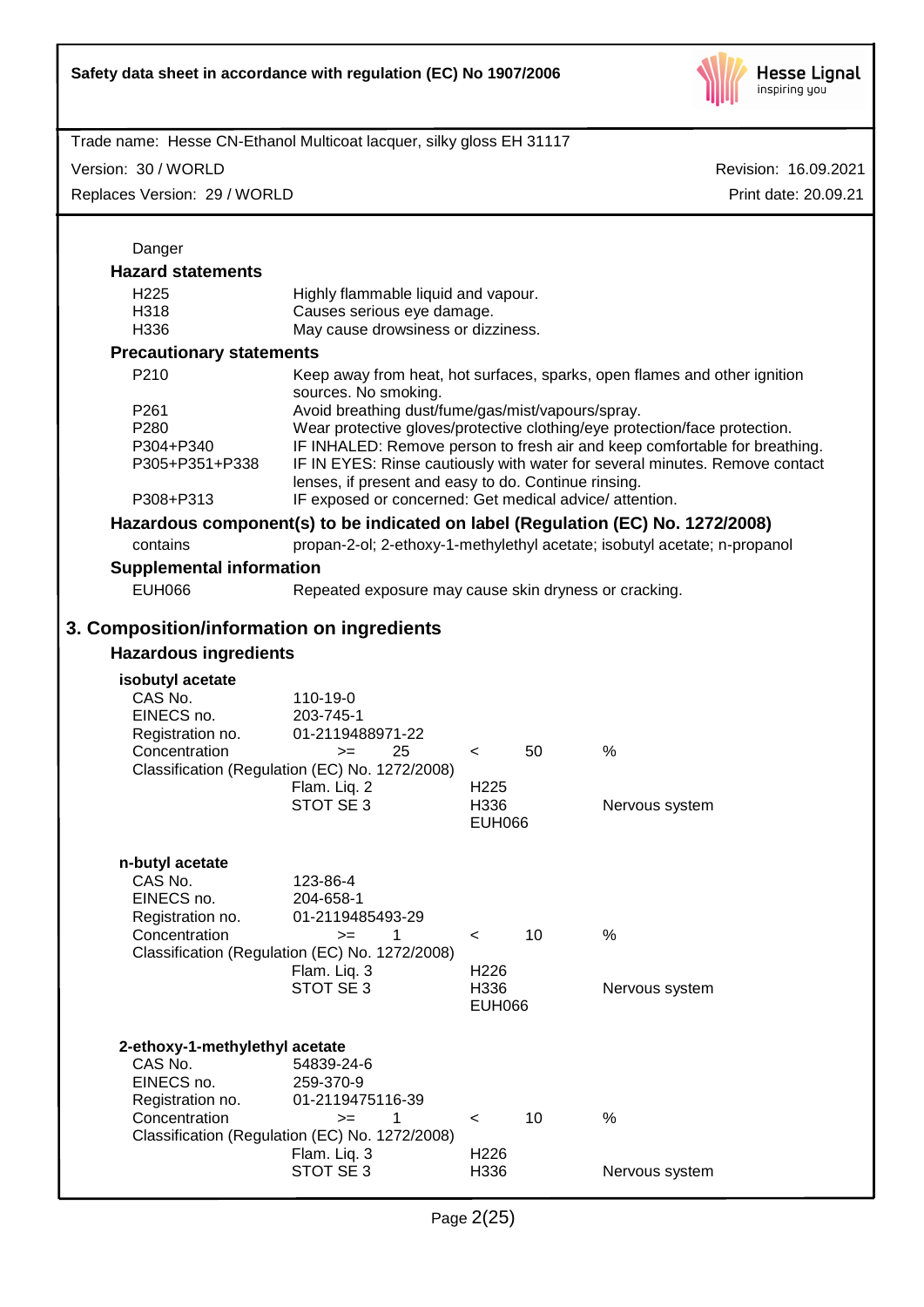| Safety data sheet in accordance with regulation (EC) No 1907/2006    |                                                                                                               |                                             |    | <b>Hesse Lignal</b><br>inspiring you |
|----------------------------------------------------------------------|---------------------------------------------------------------------------------------------------------------|---------------------------------------------|----|--------------------------------------|
| Trade name: Hesse CN-Ethanol Multicoat lacquer, silky gloss EH 31117 |                                                                                                               |                                             |    |                                      |
| Version: 30 / WORLD                                                  |                                                                                                               |                                             |    | Revision: 16.09.2021                 |
| Replaces Version: 29 / WORLD                                         |                                                                                                               |                                             |    | Print date: 20.09.21                 |
| n-propanol<br>CAS No.<br>EINECS no.                                  | $71 - 23 - 8$<br>200-746-9                                                                                    |                                             |    |                                      |
| Registration no.<br>Concentration                                    | 01-2119486761-29<br>3<br>$>=$<br>Classification (Regulation (EC) No. 1272/2008)<br>Flam. Liq. 2<br>Eye Dam. 1 | $\prec$<br>H <sub>225</sub><br>H318         | 10 | %                                    |
|                                                                      | STOT SE 3                                                                                                     | H336                                        |    | Nervous system                       |
| propan-2-ol<br>CAS No.<br>EINECS no.<br>Registration no.             | 67-63-0<br>200-661-7<br>01-2119457558-25<br>$\mathbf{1}$                                                      |                                             | 10 | %                                    |
| Concentration                                                        | $>=$<br>Classification (Regulation (EC) No. 1272/2008)<br>Flam. Liq. 2<br>Eye Irrit. 2<br>STOT SE 3           | $\prec$<br>H <sub>225</sub><br>H319<br>H336 |    | Nervous system                       |
| cellulose nitrate < = 12.6 % N<br>CAS No.                            | 9004-70-0<br>Classification (Regulation (EC) No. 1272/2008)<br>Expl. 1.1                                      | H <sub>201</sub>                            |    |                                      |
| <b>Further ingredients</b>                                           |                                                                                                               |                                             |    |                                      |
| ethanol<br>CAS No.<br>EINECS no.<br>Registration no.                 | 64-17-5<br>200-578-6<br>01-2119457610-43                                                                      |                                             |    |                                      |
| Concentration<br>Advice: [3]                                         | 25<br>$>=$<br>Classification (Regulation (EC) No. 1272/2008)<br>Flam. Liq. 2                                  | $\lt$<br>H <sub>225</sub>                   | 50 | %                                    |
|                                                                      |                                                                                                               |                                             |    |                                      |
| <b>Note</b>                                                          | [3] Substance with occupational exposure limits                                                               |                                             |    |                                      |
| 4. First aid measures                                                |                                                                                                               |                                             |    |                                      |
| 4.1. Description of first aid measures                               |                                                                                                               |                                             |    |                                      |
| <b>General information</b>                                           |                                                                                                               |                                             |    |                                      |

If unconscious place in recovery position and seek medical advice. In all cases of doubt, or when symptoms persist, seek medical attention. First aider: Pay attention to self-protection! Remove affected person from danger area, lay him down.

## **After inhalation**

In case of accident by inhalation: remove casualty to fresh air and keep at rest. Keep warm, calm and covered up. In all cases of doubt, or when symptoms persist, seek medical attention.

## **After skin contact**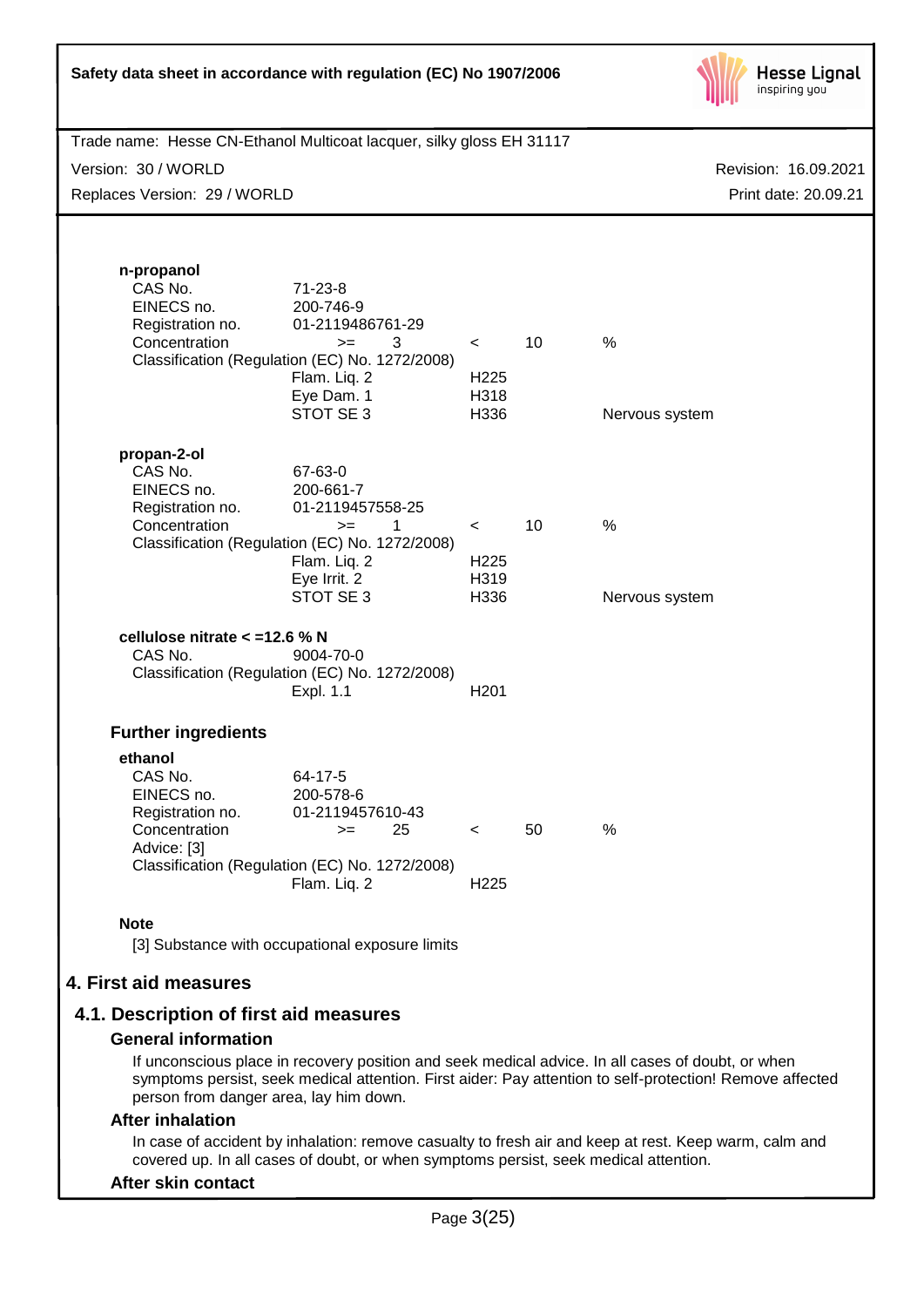

Version: 30 / WORLD

Replaces Version: 29 / WORLD

Revision: 16.09.2021 Print date: 20.09.21

Wash off immediately with soap and water. Do NOT use solvents or thinners. Consult a doctor if skin irritation persists.

#### **After eye contact**

Remove contact lenses, irrigate copiously with clean, fresh water, holding the eyelids apart for at least 10 minutes and seek immediate medical advice. Take medical treatment.

#### **After ingestion**

Do not induce vomiting. Take medical treatment.

## **4.2. Most important symptoms and effects, both acute and delayed**

Symptoms and signs include headache, dizziness, fatigue, muscular weakness, drowsiness and in extreme cases, loss of consciousness. High concentration of vapours may cause irritation to eyes and respiratory system and produce narcotic effects.

## **4.3. Indication of any immediate medical attention and special treatment needed**

## **Hints for the physician / treatment**

Treat symptomatically.

## **5. Firefighting measures**

## **5.1. Extinguishing media**

## **Suitable extinguishing media**

Recommended: alcohol resistant foam, CO2, powders, water spray/mist

#### **Non suitable extinguishing media**

Do not use a solid water stream as it may scatter and spread fire.

## **5.2. Special hazards arising from the substance or mixture**

Fire will produce dense black smoke. In a fire, hazardous decomposition products may be produced. Exposure to decomposition products may cause a health hazard. Vapours can form an explosive mixture with air.

## **5.3. Advice for firefighters**

## **Special protective equipment for fire-fighting**

In case of combustion evolution of dangerous gases possible. Use self-contained breathing apparatus.

## **Other information**

Cool closed containers exposed to fire with water. Do not allow run-off from fire fighting to enter drains or water courses. Standard procedure for chemical fires.

## **6. Accidental release measures**

## **6.1. Personal precautions, protective equipment and emergency procedures**

Eliminate all ignition sources if safe to do so. Ensure adequate ventilation. Do not inhale vapours. Do not inhale gases. Do not inhale mist.

## **6.2. Environmental precautions**

Do not allow to enter drains or waterways. Do not allow to enter soil, waterways or waste water canal. In case of gas escape or of entry into waterways, soil or drains, inform the responsible authorities.

## **6.3. Methods and material for containment and cleaning up**

Contain and collect spillage with non-combustible absorbent materials, e.g. sand, earth, vermiculite, diatomaceous earth and place in container for disposal according to local regulations (see section 13). Clean contaminated floors and objects thoroughly with water and detergents, observing environmental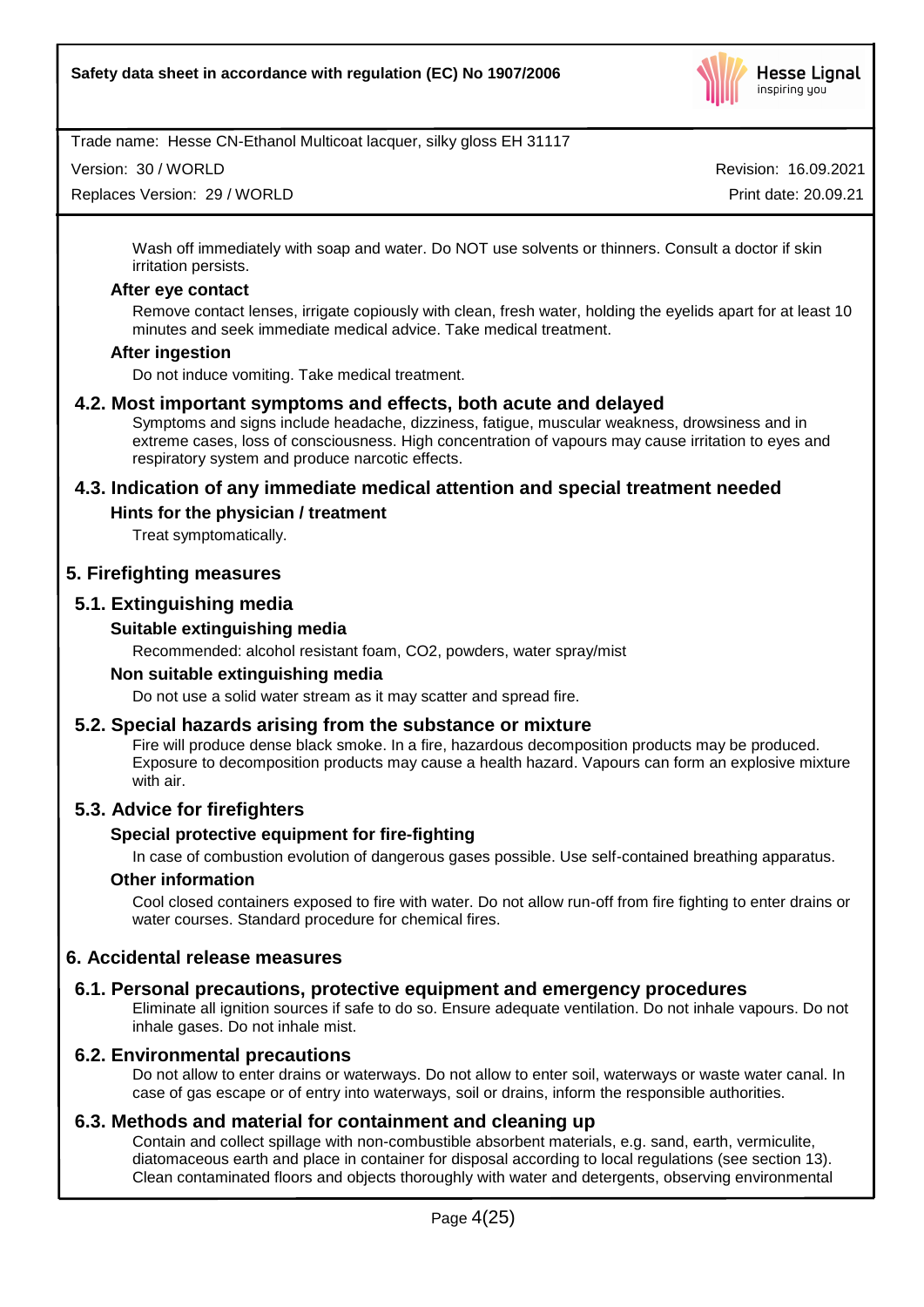

Version: 30 / WORLD

Replaces Version: 29 / WORLD

Revision: 16.09.2021 Print date: 20.09.21

regulations. Do NOT use solvents or thinners. Send in suitable containers for recovery or disposal.

## **6.4. Reference to other sections**

Refer to protective measures listed in Sections 7 and 8.

## **7. Handling and storage**

## **7.1. Precautions for safe handling**

## **Advice on safe handling**

Prevent the creation of flammable or explosive concentrations of vapour in air and avoid vapour concentration higher than the occupational exposure limits. Keep container tightly closed and dry in a cool, well-ventilated place. Use only with adequate ventilation/personal protection. Ensure adequate ventilation. Provide for sufficient ventilation. This can be achieved by local exhaust or general exhaust air collection. Wear a suitable respirator if the ventilation is not sufficient to keep the solvent vapour concentration below the occupational limit values. Avoid contact with skin and eyes. Avoid inhalation of vapour and spray mist. Do no eat, drink or smoke when using this product. Use personal protective clothing. For personal protection see Section 8.

## **Advice on protection against fire and explosion**

Vapours can form an explosive mixture with air. Vapours are heavier than air and may spread along floors. In addition, the product should only be used in areas from which all naked lights and other sources of ignition have been excluded. Mixture may charge electrostatically: always use earthing leads when transferring from one container to another. Take measures to prevent the build up of electrostatic charge. Wear shoes with conductive soles. No sparking tools should be used. Fight fire with normal precautions from a reasonable distance.

## **7.2. Conditions for safe storage, including any incompatibilities**

## **Requirements for storage rooms and vessels**

Provide solvent-resistant and impermeable floor. Keep only in the original container in a cool, well ventilated place. Containers which are opened must be carefully resealed and kept upright to prevent leakage.

## **Hints on storage assembly**

Store away from oxidising agents, from strongly alkaline and strongly acid materials.

## **Storage classes**

Storage class according to TRGS 510 3 Flammable liquid

## **Further information on storage conditions**

Protect from frost. Protect from heat and direct sunlight. Keep away from sources of ignition - No smoking. Store in accordance with the particular national regulations.

## **7.3. Specific end use(s)**

See exposure scenario, if available.

## **8. Exposure controls/personal protection**

# **8.1. Control parameters**

## **Other information**

-

## **Derived No/Minimal Effect Levels (DNEL/DMEL)**

## **isobutyl acetate**

Type of value Derived No Effect Level (DNEL)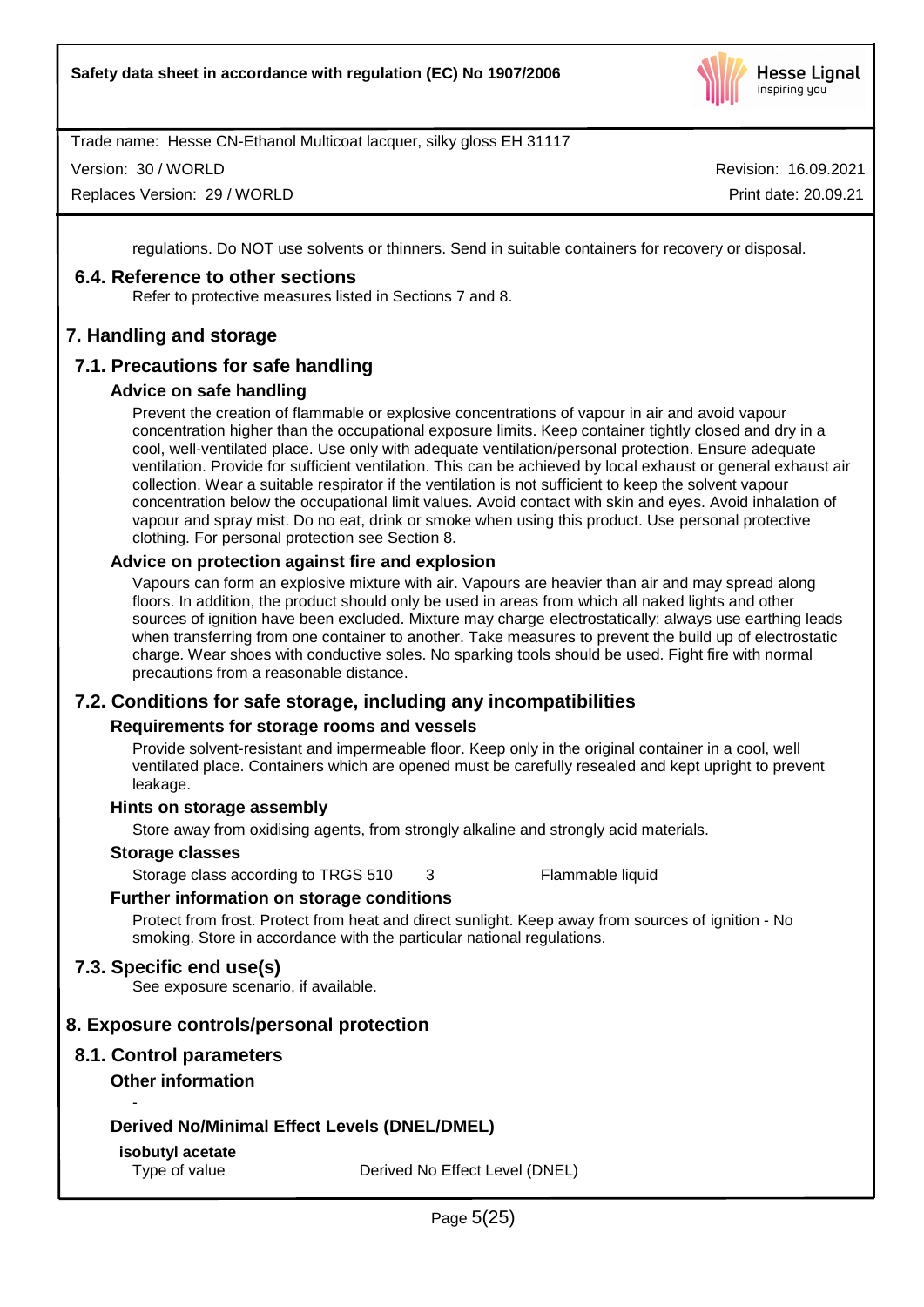

| Trade name: Hesse CN-Ethanol Multicoat lacquer, silky gloss EH 31117<br>Version: 30 / WORLD |                                            | Revision: 16.09.2021 |
|---------------------------------------------------------------------------------------------|--------------------------------------------|----------------------|
| Replaces Version: 29 / WORLD                                                                |                                            | Print date: 20.09.21 |
| Reference group                                                                             | Workers (professional)                     |                      |
| Duration of exposure                                                                        | Long-term                                  |                      |
| Route of exposure                                                                           | Dermal exposure                            |                      |
| Mode of action                                                                              | Systemic effects                           |                      |
| Concentration                                                                               | 10                                         | mg/kg/d              |
| Type of value                                                                               | Derived No Effect Level (DNEL)             |                      |
| Reference group                                                                             | Workers (professional)                     |                      |
| Duration of exposure                                                                        | Long-term                                  |                      |
| Route of exposure                                                                           | inhalative                                 |                      |
| Mode of action                                                                              | Systemic effects                           |                      |
| Concentration                                                                               | 300                                        | mg/m <sup>3</sup>    |
| Type of value                                                                               | Derived No Effect Level (DNEL)             |                      |
| Reference group                                                                             | Workers (professional)                     |                      |
| Duration of exposure                                                                        | Long-term                                  |                      |
| Route of exposure<br>Mode of action                                                         | inhalative<br>Local effects                |                      |
| Concentration                                                                               | 300                                        | mg/m <sup>3</sup>    |
|                                                                                             |                                            |                      |
| Type of value                                                                               | Derived No Effect Level (DNEL)             |                      |
| Reference group                                                                             | Consumer                                   |                      |
| Duration of exposure                                                                        | Long-term                                  |                      |
| Route of exposure                                                                           | Dermal exposure                            |                      |
| Mode of action                                                                              | Systemic effects                           |                      |
| Concentration                                                                               | 5                                          | mg/kg/d              |
| Type of value                                                                               | Derived No Effect Level (DNEL)             |                      |
| Reference group                                                                             | Consumer                                   |                      |
| Duration of exposure                                                                        | Long-term                                  |                      |
| Route of exposure                                                                           | inhalative                                 |                      |
| Mode of action                                                                              | Systemic effects                           | mg/m <sup>3</sup>    |
| Concentration                                                                               | 35,7                                       |                      |
| Type of value                                                                               | Derived No Effect Level (DNEL)             |                      |
| Reference group                                                                             | Consumer                                   |                      |
| Duration of exposure                                                                        | Long-term                                  |                      |
| Route of exposure<br>Mode of action                                                         | inhalative<br>Local effects                |                      |
| Concentration                                                                               | 35,7                                       | mg/m <sup>3</sup>    |
|                                                                                             |                                            |                      |
| Type of value<br>Reference group                                                            | Derived No Effect Level (DNEL)<br>Consumer |                      |
| Duration of exposure                                                                        | Short-term                                 |                      |
| Route of exposure                                                                           | inhalative                                 |                      |
| Mode of action                                                                              | Systemic effects                           |                      |
| Concentration                                                                               | 300                                        | mg/m <sup>3</sup>    |
| Type of value                                                                               | Derived No Effect Level (DNEL)             |                      |
| Reference group                                                                             | Consumer                                   |                      |
| Duration of exposure                                                                        | Short-term                                 |                      |
| Route of exposure                                                                           | inhalative                                 |                      |
| Mode of action                                                                              | Local effects                              |                      |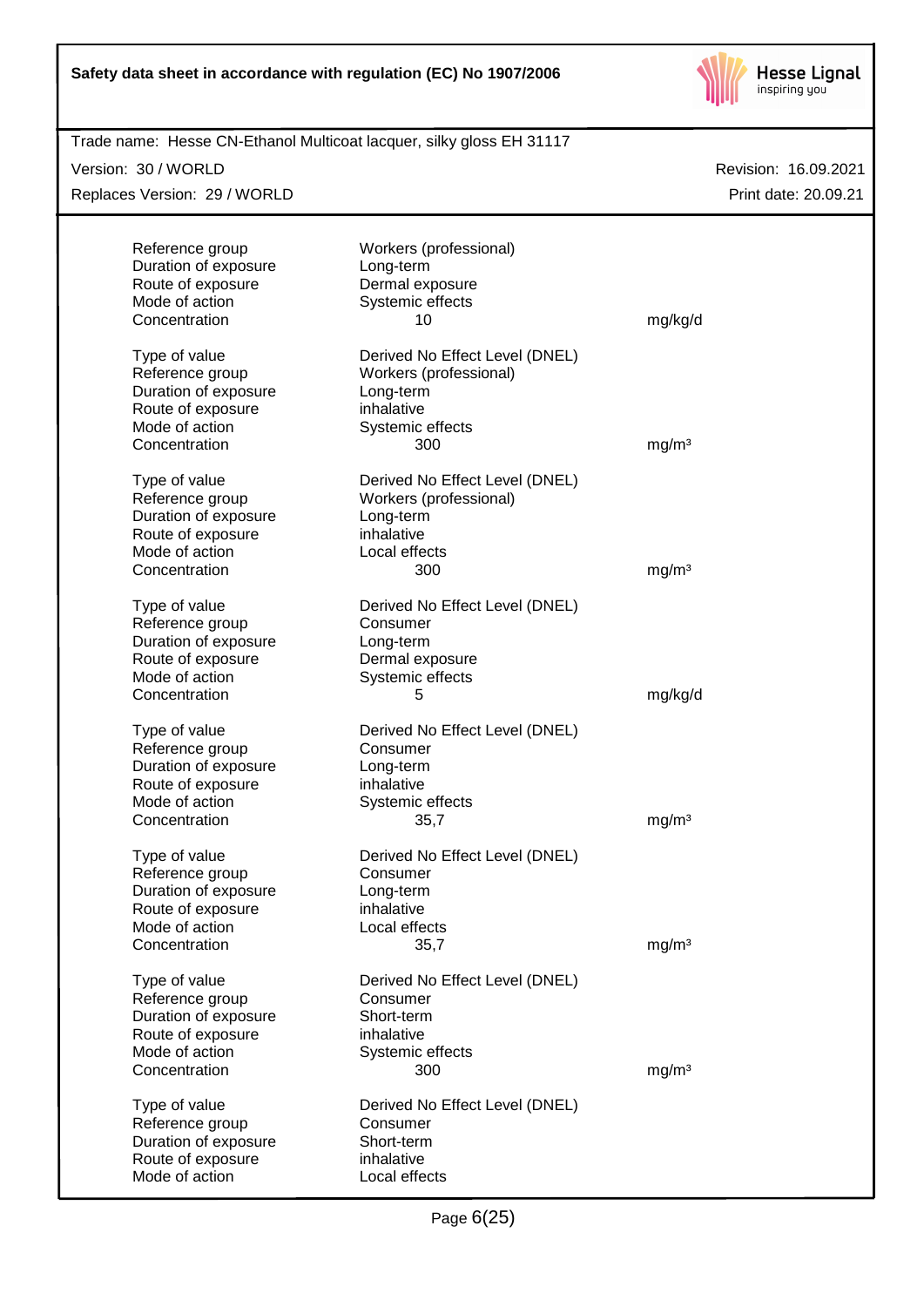

| Trade name: Hesse CN-Ethanol Multicoat lacquer, silky gloss EH 31117 |                                      |                      |
|----------------------------------------------------------------------|--------------------------------------|----------------------|
| Version: 30 / WORLD                                                  |                                      | Revision: 16.09.2021 |
| Replaces Version: 29 / WORLD                                         |                                      | Print date: 20.09.21 |
|                                                                      |                                      |                      |
|                                                                      |                                      |                      |
| Concentration                                                        | 300                                  | mg/m <sup>3</sup>    |
| Type of value                                                        | Derived No Effect Level (DNEL)       |                      |
| Reference group                                                      | Workers (professional)               |                      |
| Duration of exposure                                                 | Short-term                           |                      |
| Route of exposure                                                    | inhalative                           |                      |
| Mode of action                                                       | Systemic effects                     |                      |
| Concentration                                                        | 600                                  | mg/m <sup>3</sup>    |
|                                                                      |                                      |                      |
| Type of value                                                        | Derived No Effect Level (DNEL)       |                      |
| Reference group<br>Duration of exposure                              | Workers (professional)<br>Short-term |                      |
| Route of exposure                                                    | inhalative                           |                      |
| Mode of action                                                       | Local effects                        |                      |
| Concentration                                                        | 600                                  | mg/m <sup>3</sup>    |
|                                                                      |                                      |                      |
| n-butyl acetate                                                      |                                      |                      |
| Type of value                                                        | Derived No Effect Level (DNEL)       |                      |
| Reference group                                                      | Workers (professional)               |                      |
| Duration of exposure                                                 | Long-term                            |                      |
| Route of exposure                                                    | Dermal exposure                      |                      |
| Mode of action                                                       | Systemic effects                     |                      |
| Concentration                                                        | 11                                   | mg/kg/d              |
| Type of value                                                        | Derived No Effect Level (DNEL)       |                      |
| Reference group                                                      | Workers (professional)               |                      |
| Duration of exposure                                                 | Short-term                           |                      |
| Route of exposure                                                    | inhalative                           |                      |
| Mode of action                                                       | Systemic effects                     |                      |
| Concentration                                                        | 600                                  | mg/m <sup>3</sup>    |
|                                                                      |                                      |                      |
| Type of value                                                        | Derived No Effect Level (DNEL)       |                      |
| Reference group                                                      | Workers (professional)               |                      |
| Duration of exposure                                                 | Short-term                           |                      |
| Route of exposure                                                    | inhalative                           |                      |
| Mode of action                                                       | Local effects                        |                      |
| Concentration                                                        | 600                                  | mg/m <sup>3</sup>    |
| Type of value                                                        | Derived No Effect Level (DNEL)       |                      |
| Reference group                                                      | Workers (professional)               |                      |
| Duration of exposure                                                 | Long-term                            |                      |
| Route of exposure                                                    | inhalative                           |                      |
| Mode of action                                                       | Local effects                        |                      |
| Concentration                                                        | 300                                  | mg/m <sup>3</sup>    |
| Type of value                                                        | Derived No Effect Level (DNEL)       |                      |
| Reference group                                                      | Workers (professional)               |                      |
| Duration of exposure                                                 | Long-term                            |                      |
| Route of exposure                                                    | inhalative                           |                      |
| Mode of action                                                       | Systemic effects                     |                      |
| Concentration                                                        | 300                                  | mg/m <sup>3</sup>    |
|                                                                      |                                      |                      |
| Type of value                                                        | Derived No Effect Level (DNEL)       |                      |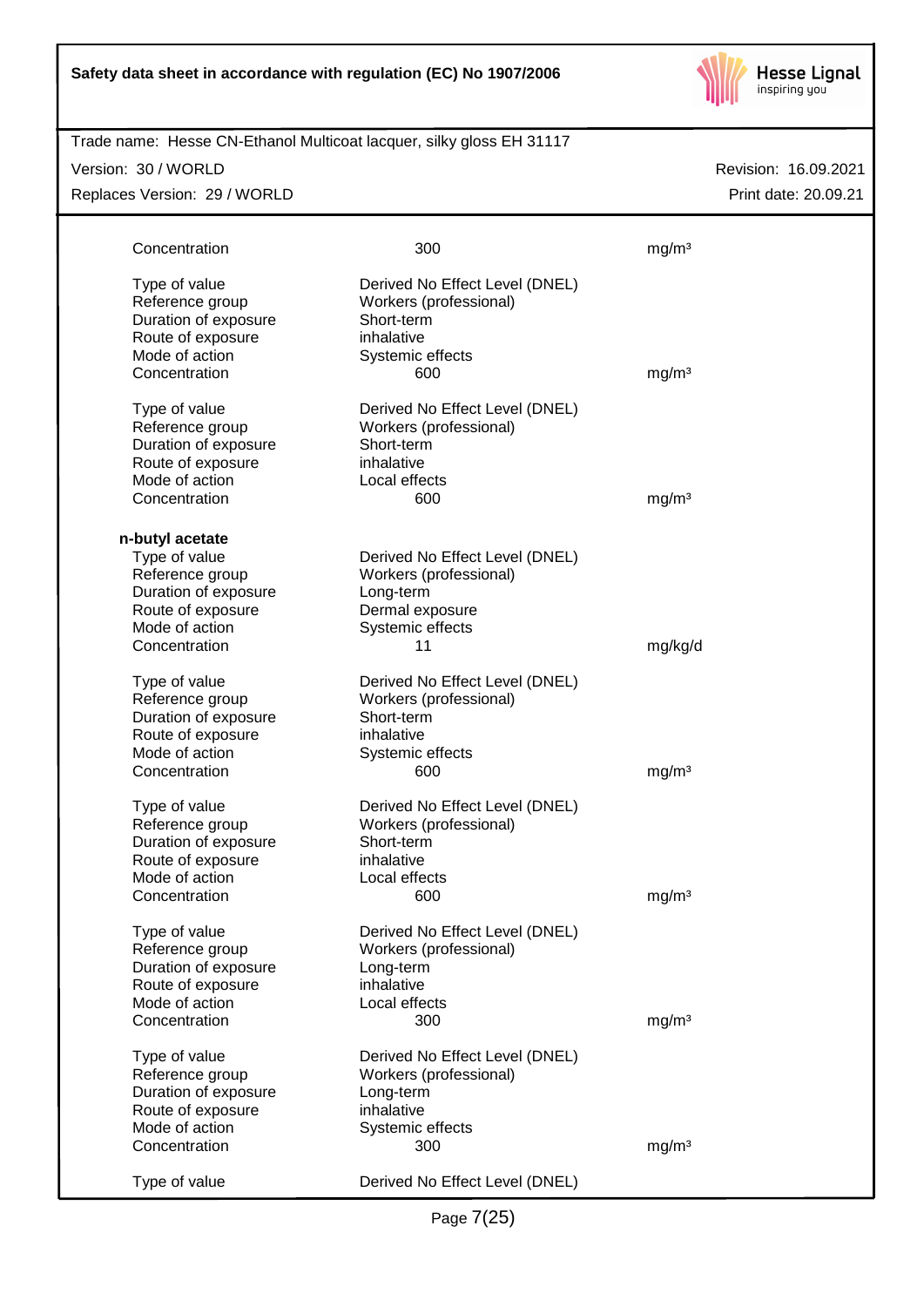

| Trade name: Hesse CN-Ethanol Multicoat lacquer, silky gloss EH 31117 |                                |                      |
|----------------------------------------------------------------------|--------------------------------|----------------------|
| Version: 30 / WORLD                                                  |                                | Revision: 16.09.2021 |
| Replaces Version: 29 / WORLD                                         |                                | Print date: 20.09.21 |
|                                                                      |                                |                      |
| Reference group                                                      | Consumer                       |                      |
| Duration of exposure                                                 | Long-term                      |                      |
| Route of exposure                                                    | Dermal exposure                |                      |
| Mode of action                                                       | Systemic effects               |                      |
| Concentration                                                        | 6                              | mg/kg/d              |
|                                                                      |                                |                      |
| Type of value                                                        | Derived No Effect Level (DNEL) |                      |
| Reference group                                                      | Consumer                       |                      |
| Duration of exposure                                                 | Long-term                      |                      |
| Route of exposure                                                    | Oral exposure                  |                      |
| Mode of action                                                       | Systemic effects               |                      |
| Concentration                                                        | 2                              | mg/kg/d              |
| Type of value                                                        | Derived No Effect Level (DNEL) |                      |
| Reference group                                                      | Consumer                       |                      |
| Duration of exposure                                                 | Short-term                     |                      |
| Route of exposure                                                    | inhalative                     |                      |
| Mode of action                                                       | Systemic effects               |                      |
| Concentration                                                        | 300                            | mg/m <sup>3</sup>    |
|                                                                      |                                |                      |
| Type of value                                                        | Derived No Effect Level (DNEL) |                      |
| Reference group                                                      | Consumer                       |                      |
| Duration of exposure                                                 | Short-term                     |                      |
| Route of exposure                                                    | inhalative                     |                      |
| Mode of action                                                       | Local effects                  |                      |
| Concentration                                                        | 300                            | mg/m <sup>3</sup>    |
| Type of value                                                        | Derived No Effect Level (DNEL) |                      |
|                                                                      | Consumer                       |                      |
| Reference group                                                      |                                |                      |
| Duration of exposure                                                 | Long-term                      |                      |
| Route of exposure                                                    | inhalative                     |                      |
| Mode of action                                                       | Systemic effects               |                      |
| Concentration                                                        | 35,7                           | mg/m <sup>3</sup>    |
| Type of value                                                        | Derived No Effect Level (DNEL) |                      |
| Reference group                                                      | Consumer                       |                      |
| Duration of exposure                                                 | Long-term                      |                      |
| Route of exposure                                                    | inhalative                     |                      |
| Mode of action                                                       | Local effects                  |                      |
| Concentration                                                        | 35,7                           | mg/m <sup>3</sup>    |
|                                                                      |                                |                      |
| n-propanol                                                           |                                |                      |
| Type of value                                                        | Derived No Effect Level (DNEL) |                      |
| Reference group                                                      | Workers (professional)         |                      |
| Duration of exposure                                                 | Long-term                      |                      |
| Route of exposure                                                    | Dermal exposure                |                      |
| Mode of action                                                       | Systemic effects               |                      |
| Concentration                                                        | 136                            | mg/kg                |
| Type of value                                                        | Derived No Effect Level (DNEL) |                      |
| Reference group                                                      | Workers (professional)         |                      |
| Duration of exposure                                                 | Long-term                      |                      |
| Route of exposure                                                    | inhalative                     |                      |
|                                                                      |                                |                      |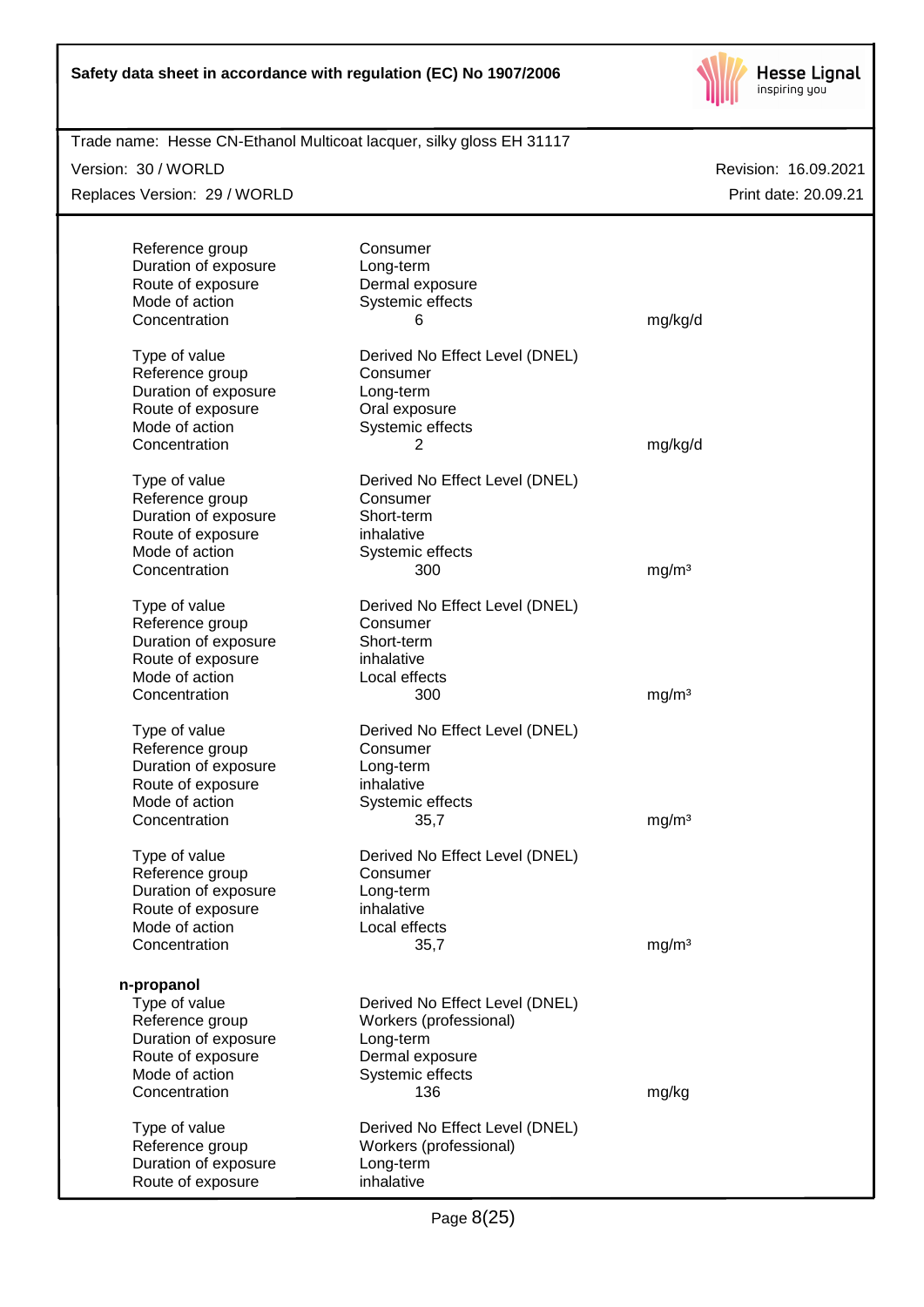

| Trade name: Hesse CN-Ethanol Multicoat lacquer, silky gloss EH 31117 |  |  |
|----------------------------------------------------------------------|--|--|
|                                                                      |  |  |

Version: 30 / WORLD

Replaces Version: 29 / WORLD

| Mode of action<br>Concentration | Systemic effects<br>268        | mg/m <sup>3</sup> |  |
|---------------------------------|--------------------------------|-------------------|--|
|                                 |                                |                   |  |
| Type of value                   | Derived No Effect Level (DNEL) |                   |  |
| Reference group                 | Workers (professional)         |                   |  |
| Duration of exposure            | Short-term                     |                   |  |
| Route of exposure               | inhalative                     |                   |  |
| Mode of action                  | Systemic effects               |                   |  |
| Concentration                   | 1723                           | mg/m <sup>3</sup> |  |
|                                 |                                |                   |  |
| Type of value                   | Derived No Effect Level (DNEL) |                   |  |
| Reference group                 | Consumer                       |                   |  |
| Duration of exposure            | Long-term                      |                   |  |
| Route of exposure               | Dermal exposure                |                   |  |
| Mode of action                  | Systemic effects               |                   |  |
| Concentration                   | 81                             | mg/kg             |  |
|                                 |                                |                   |  |
| Type of value                   | Derived No Effect Level (DNEL) |                   |  |
| Reference group                 | Consumer                       |                   |  |
| Duration of exposure            | Long-term                      |                   |  |
| Route of exposure               | inhalative                     |                   |  |
| Mode of action                  | Systemic effects               |                   |  |
| Concentration                   | 80                             | mg/m <sup>3</sup> |  |
|                                 |                                |                   |  |
| Type of value                   | Derived No Effect Level (DNEL) |                   |  |
| Reference group                 | Consumer                       |                   |  |
| Duration of exposure            | Short-term                     |                   |  |
| Route of exposure               | inhalative                     |                   |  |
| Mode of action                  | Systemic effects               |                   |  |
| Concentration                   | 1036                           | mg/m <sup>3</sup> |  |
| Type of value                   | Derived No Effect Level (DNEL) |                   |  |
| Reference group                 | Consumer                       |                   |  |
| Duration of exposure            | Long-term                      |                   |  |
| Route of exposure               | Oral exposure                  |                   |  |
| Mode of action                  | Systemic effects               |                   |  |
| Concentration                   | 61                             | mg/kg             |  |
|                                 |                                |                   |  |
| propan-2-ol                     |                                |                   |  |
| Type of value                   | Derived No Effect Level (DNEL) |                   |  |
| Reference group                 | Workers (professional)         |                   |  |
| Duration of exposure            | Long-term                      |                   |  |
| Route of exposure               | Dermal exposure                |                   |  |
| Mode of action                  | Chronic effects                |                   |  |
| Concentration                   | 888                            | mg/kg/d           |  |
|                                 |                                |                   |  |
| Type of value                   | Derived No Effect Level (DNEL) |                   |  |
| Reference group                 | Workers (professional)         |                   |  |
| Duration of exposure            | Long-term                      |                   |  |
| Route of exposure               | inhalative                     |                   |  |
| Mode of action                  | Chronic effects                |                   |  |
| Concentration                   | 500                            | mg/m <sup>3</sup> |  |
|                                 |                                |                   |  |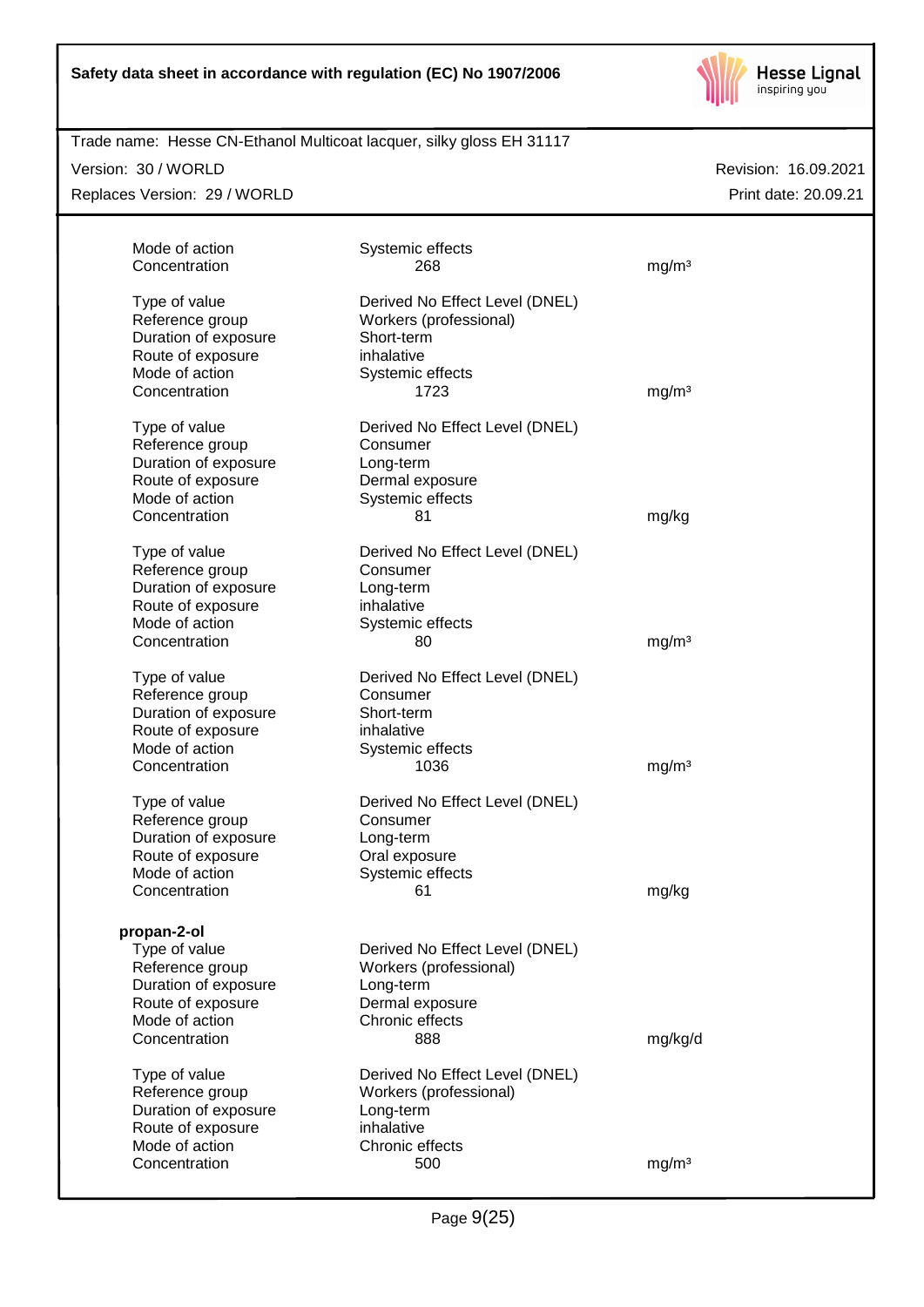

| Trade name: Hesse CN-Ethanol Multicoat lacquer, silky gloss EH 31117<br>Version: 30 / WORLD |                                            | Revision: 16.09.2021 |
|---------------------------------------------------------------------------------------------|--------------------------------------------|----------------------|
| Replaces Version: 29 / WORLD                                                                |                                            | Print date: 20.09.21 |
|                                                                                             |                                            |                      |
| Type of value                                                                               | Derived No Effect Level (DNEL)             |                      |
| Reference group                                                                             | Consumer                                   |                      |
| Duration of exposure                                                                        | Long-term<br>inhalative                    |                      |
| Route of exposure<br>Mode of action                                                         | Chronic effects                            |                      |
| Concentration                                                                               | 89                                         | mg/m <sup>3</sup>    |
| Type of value                                                                               | Derived No Effect Level (DNEL)             |                      |
| Reference group                                                                             | Consumer                                   |                      |
| Duration of exposure                                                                        | Long-term                                  |                      |
| Route of exposure                                                                           | Oral exposure                              |                      |
| Mode of action                                                                              | Chronic effects                            |                      |
| Concentration                                                                               | 26                                         | mg/kg/d              |
| Type of value                                                                               | Derived No Effect Level (DNEL)             |                      |
| Reference group                                                                             | Consumer                                   |                      |
| Duration of exposure                                                                        | Long-term                                  |                      |
| Route of exposure                                                                           | Dermal exposure                            |                      |
| Mode of action                                                                              | Systemic effects                           |                      |
| Concentration                                                                               | 319                                        | mg/kg/d              |
| 2-ethoxy-1-methylethyl acetate                                                              |                                            |                      |
| Type of value                                                                               | Derived No Effect Level (DNEL)             |                      |
| Reference group                                                                             | Workers (professional)                     |                      |
| Duration of exposure                                                                        | Short-term                                 |                      |
| Route of exposure                                                                           | inhalative                                 |                      |
| Mode of action                                                                              | Systemic effects                           |                      |
| Concentration                                                                               | 608                                        | mg/m <sup>3</sup>    |
| Type of value                                                                               | Derived No Effect Level (DNEL)             |                      |
| Reference group                                                                             | Workers (professional)                     |                      |
| Duration of exposure                                                                        | Long-term                                  |                      |
| Route of exposure                                                                           | Dermal exposure                            |                      |
| Mode of action                                                                              | Systemic effects                           |                      |
| Concentration                                                                               | 103                                        | mg/kg/d              |
| Type of value                                                                               | Derived No Effect Level (DNEL)             |                      |
| Reference group                                                                             | Workers (professional)                     |                      |
| Duration of exposure                                                                        | Long-term                                  |                      |
| Route of exposure                                                                           | inhalative                                 |                      |
| Mode of action                                                                              | Systemic effects                           |                      |
| Concentration                                                                               | 302                                        | mg/m <sup>3</sup>    |
| Type of value                                                                               | Derived No Effect Level (DNEL)             |                      |
| Reference group                                                                             | Consumer                                   |                      |
| Duration of exposure                                                                        | Short-term                                 |                      |
| Route of exposure<br>Mode of action                                                         | inhalative                                 |                      |
| Concentration                                                                               | Systemic effects<br>365                    | mg/m <sup>3</sup>    |
|                                                                                             |                                            |                      |
| Type of value<br>Reference group                                                            | Derived No Effect Level (DNEL)<br>Consumer |                      |
| Duration of exposure                                                                        | Long-term                                  |                      |
|                                                                                             |                                            |                      |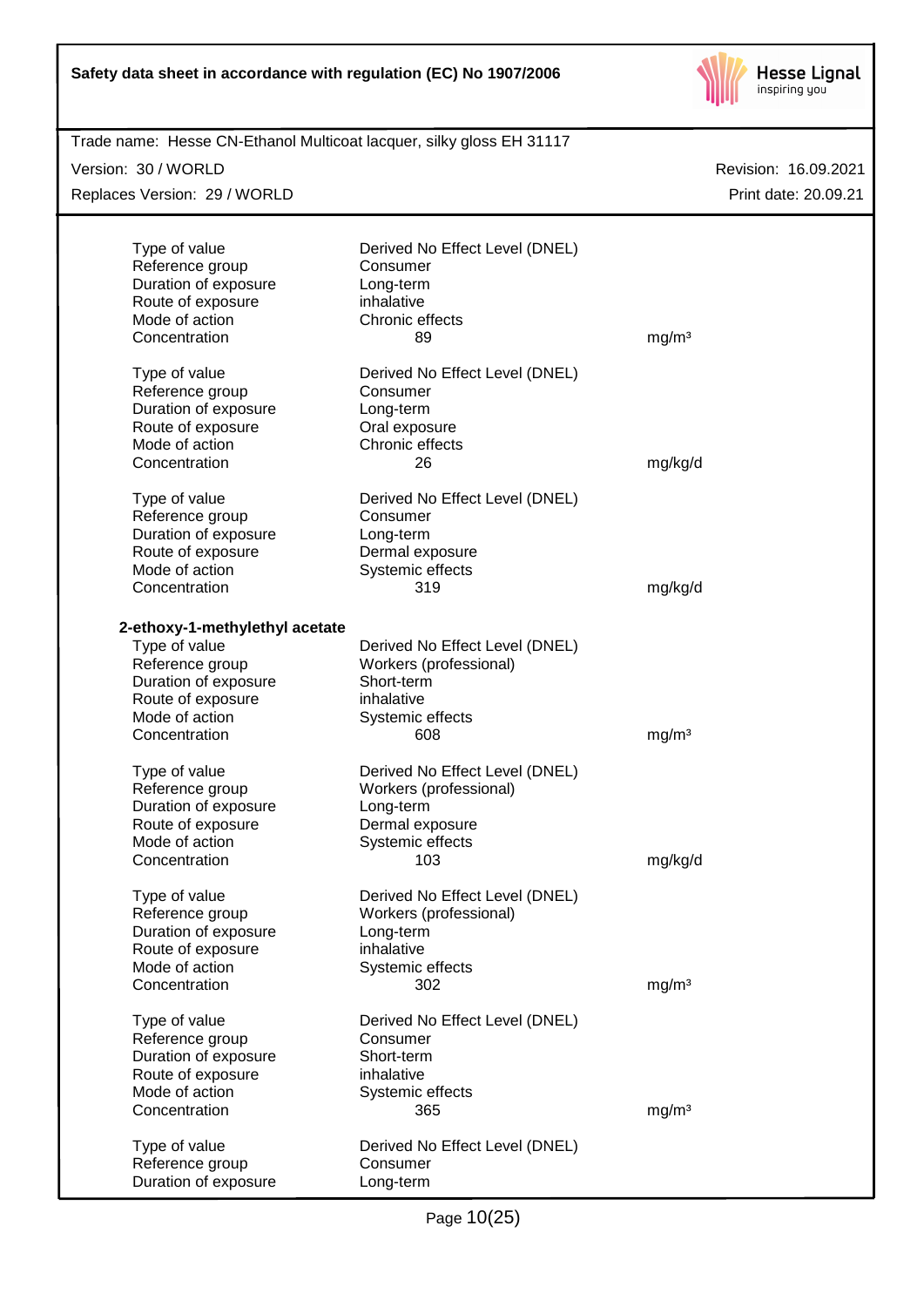

| Version: 30 / WORLD<br>Replaces Version: 29 / WORLD |                                     |                   | Revision: 16.09.2021<br>Print date: 20.09.21 |
|-----------------------------------------------------|-------------------------------------|-------------------|----------------------------------------------|
|                                                     |                                     |                   |                                              |
| Route of exposure                                   | Dermal exposure                     |                   |                                              |
| Mode of action                                      | Systemic effects                    |                   |                                              |
| Concentration                                       | 62                                  | mg/kg/d           |                                              |
| Type of value                                       | Derived No Effect Level (DNEL)      |                   |                                              |
| Reference group                                     | Consumer                            |                   |                                              |
| Duration of exposure                                | Long-term                           |                   |                                              |
| Route of exposure                                   | inhalative                          |                   |                                              |
| Mode of action                                      | Systemic effects                    |                   |                                              |
| Concentration                                       | 181                                 | mg/m <sup>3</sup> |                                              |
| Type of value                                       | Derived No Effect Level (DNEL)      |                   |                                              |
| Reference group                                     | Consumer                            |                   |                                              |
| Duration of exposure                                | Long-term                           |                   |                                              |
| Route of exposure                                   | Oral exposure                       |                   |                                              |
| Mode of action                                      | Systemic effects                    |                   |                                              |
| Concentration                                       | 13,1                                | mg/kg/d           |                                              |
| ethanol                                             |                                     |                   |                                              |
| Type of value                                       | Derived No Effect Level (DNEL)      |                   |                                              |
| Reference group                                     | Workers (industrial)                |                   |                                              |
| Duration of exposure                                | Short-term                          |                   |                                              |
| Route of exposure                                   | inhalative                          |                   |                                              |
| Mode of action                                      | Local effects                       |                   |                                              |
| Concentration                                       | 1900                                | mg/m <sup>3</sup> |                                              |
| Type of value                                       | Derived No Effect Level (DNEL)      |                   |                                              |
| Reference group                                     | Workers (industrial)                |                   |                                              |
| Duration of exposure                                | Long-term                           |                   |                                              |
| Route of exposure                                   | Dermal exposure                     |                   |                                              |
| Mode of action                                      | Systemic effects                    |                   |                                              |
| Concentration                                       | 343                                 | mg/kg/d           |                                              |
| Type of value                                       | Derived No Effect Level (DNEL)      |                   |                                              |
| Reference group                                     | Workers (industrial)                |                   |                                              |
| Duration of exposure                                | Long-term                           |                   |                                              |
| Route of exposure                                   | inhalative                          |                   |                                              |
| Mode of action<br>Concentration                     | Systemic effects<br>960             | mg/m <sup>3</sup> |                                              |
|                                                     |                                     |                   |                                              |
| Type of value                                       | Derived No Effect Level (DNEL)      |                   |                                              |
| Reference group                                     | Consumer                            |                   |                                              |
| Duration of exposure                                | Short-term                          |                   |                                              |
| Route of exposure                                   | inhalative                          |                   |                                              |
| Mode of action<br>Concentration                     | Acute effects<br>960                | mg/m <sup>3</sup> |                                              |
|                                                     |                                     |                   |                                              |
| Type of value                                       | Derived No Effect Level (DNEL)      |                   |                                              |
| Reference group                                     | Consumer                            |                   |                                              |
| Duration of exposure<br>Route of exposure           | Long-term                           |                   |                                              |
| Mode of action                                      | Dermal exposure<br>Systemic effects |                   |                                              |
| Concentration                                       | 206                                 | mg/kg/d           |                                              |
|                                                     |                                     |                   |                                              |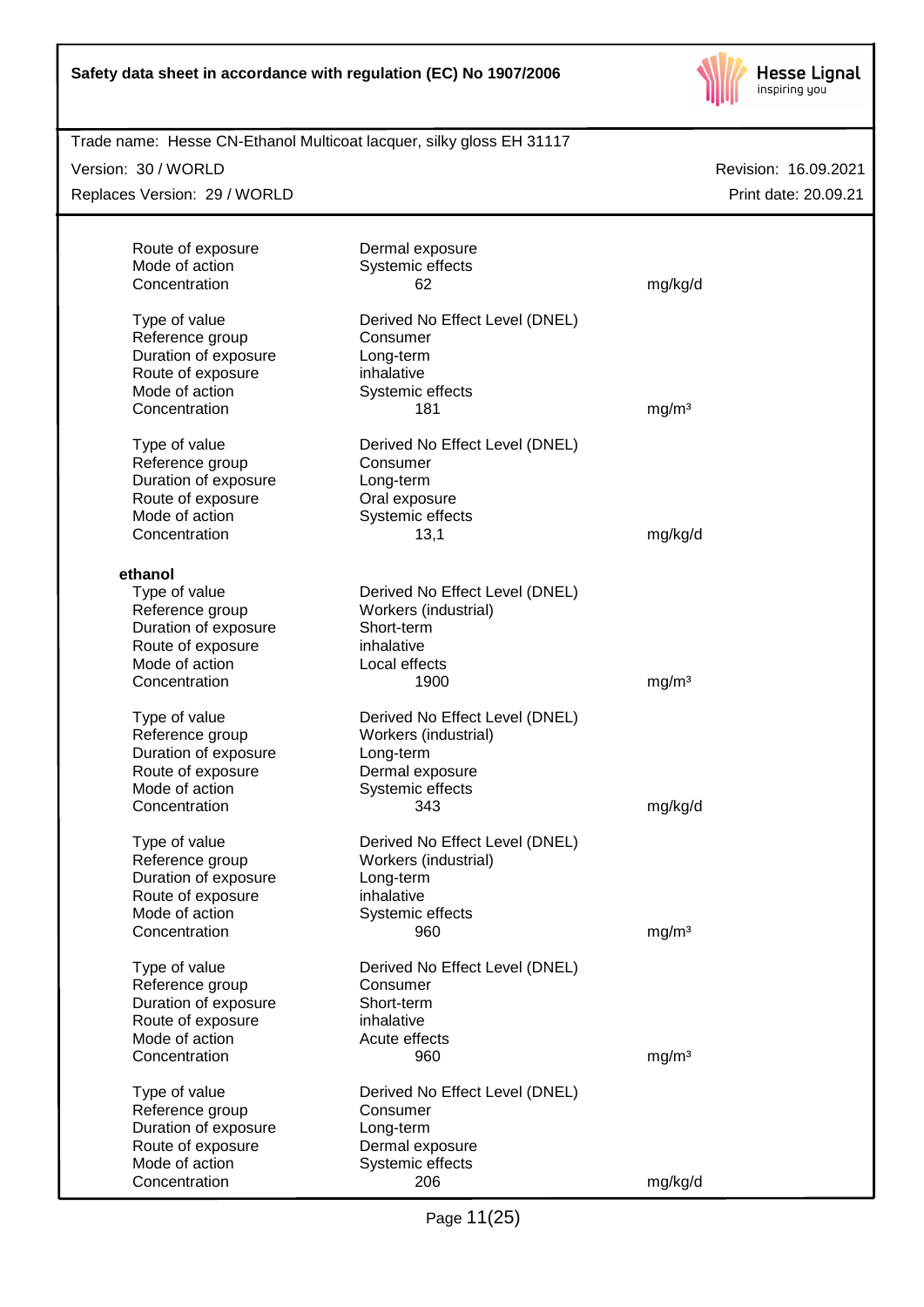

| Trade name: Hesse CN-Ethanol Multicoat lacquer, silky gloss EH 31117 |                                |                      |
|----------------------------------------------------------------------|--------------------------------|----------------------|
| Version: 30 / WORLD                                                  |                                | Revision: 16.09.2021 |
| Replaces Version: 29 / WORLD                                         |                                | Print date: 20.09.21 |
|                                                                      |                                |                      |
| Type of value                                                        | Derived No Effect Level (DNEL) |                      |
| Reference group                                                      | Consumer                       |                      |
| Duration of exposure<br>Route of exposure                            | Long-term<br>inhalative        |                      |
| Mode of action                                                       | Systemic effects               |                      |
| Concentration                                                        | 114                            | mg/m <sup>3</sup>    |
|                                                                      |                                |                      |
| Type of value                                                        | Derived No Effect Level (DNEL) |                      |
| Reference group                                                      | Consumer                       |                      |
| Duration of exposure<br>Route of exposure                            | Long-term<br>Oral exposure     |                      |
| Mode of action                                                       | Systemic effects               |                      |
| Concentration                                                        | 87                             | mg/kg/d              |
|                                                                      |                                |                      |
| <b>Predicted No Effect Concentration (PNEC)</b>                      |                                |                      |
| isobutyl acetate                                                     |                                |                      |
| Type of value                                                        | <b>PNEC</b>                    |                      |
| <b>Type</b>                                                          | Freshwater                     |                      |
| Concentration                                                        | 0,17                           | mg/l                 |
| Type of value                                                        | <b>PNEC</b>                    |                      |
| <b>Type</b>                                                          | Saltwater                      |                      |
| Concentration                                                        | 0,017                          | mg/l                 |
| Type of value                                                        | <b>PNEC</b>                    |                      |
| <b>Type</b>                                                          | Water                          |                      |
| Conditions                                                           | sporadic release               |                      |
| Concentration                                                        | 0,34                           | mg/l                 |
| Type of value                                                        | <b>PNEC</b>                    |                      |
| Type                                                                 | Sewage treatment plant (STP)   |                      |
| Concentration                                                        | 200                            | mg/l                 |
|                                                                      |                                |                      |
| Type of value                                                        | <b>PNEC</b>                    |                      |
| <b>Type</b>                                                          | Fresh water sediment           |                      |
| Concentration                                                        | 0,877                          | mg/kg                |
| Type of value                                                        | <b>PNEC</b>                    |                      |
| <b>Type</b>                                                          | saltwater sediment             |                      |
| Concentration                                                        | 0,0877                         | mg/kg                |
| Type of value                                                        | <b>PNEC</b>                    |                      |
| <b>Type</b>                                                          | Soil                           |                      |
| Concentration                                                        | 0,0755                         | mg/kg                |
|                                                                      |                                |                      |
| n-butyl acetate                                                      |                                |                      |
| Type of value                                                        | <b>PNEC</b>                    |                      |
| <b>Type</b><br>Concentration                                         | Freshwater<br>0,18             | mg/l                 |
|                                                                      |                                |                      |
| Type of value                                                        | <b>PNEC</b>                    |                      |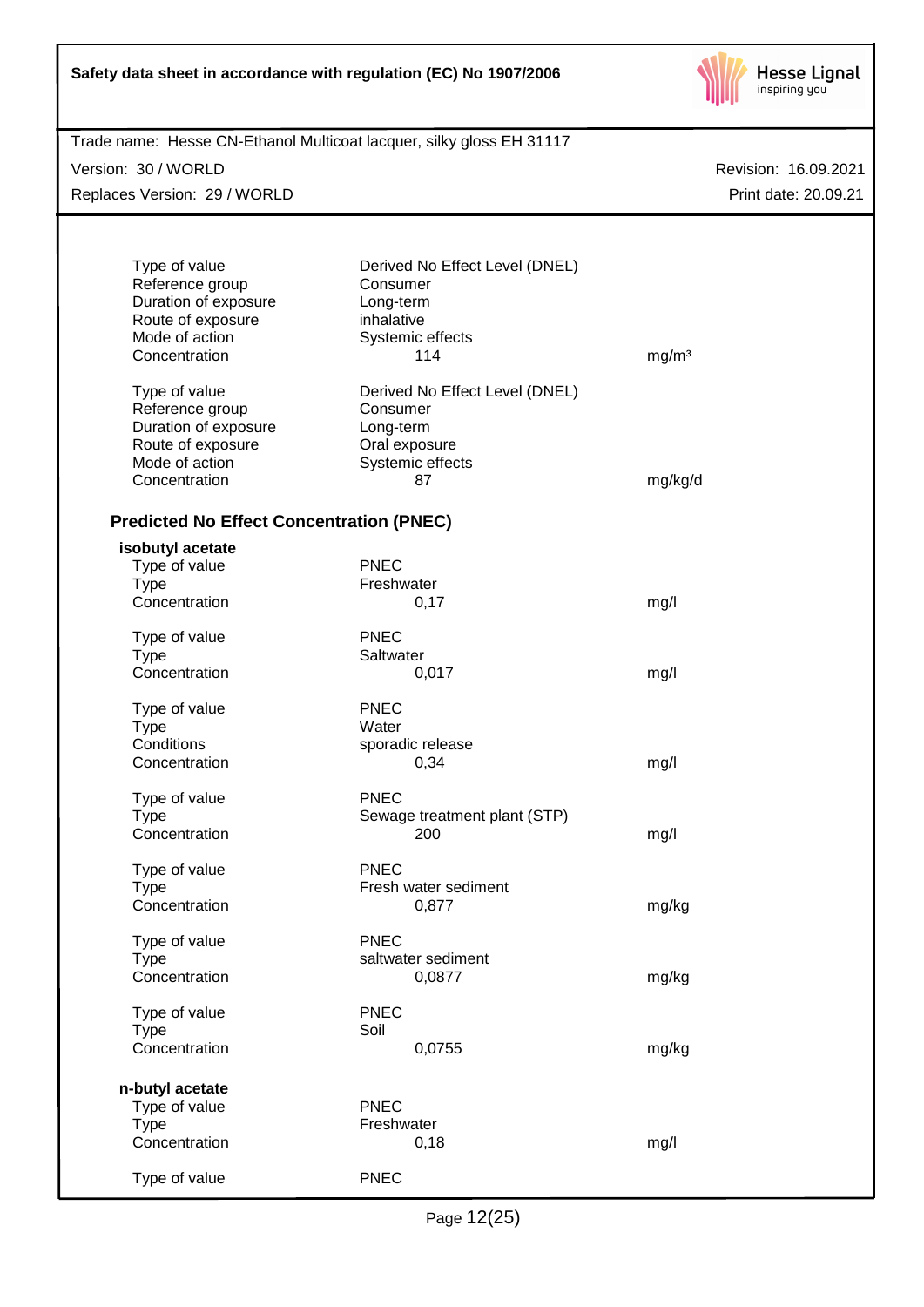

#### Version: 30 / WORLD

Replaces Version: 29 / WORLD

| <b>Type</b><br>Concentration                                | Saltwater<br>0,018                                  | mg/l  |
|-------------------------------------------------------------|-----------------------------------------------------|-------|
| Type of value<br><b>Type</b><br>Concentration               | <b>PNEC</b><br>Sewage treatment plant (STP)<br>35,6 | mg/l  |
| Type of value<br><b>Type</b><br>Conditions<br>Concentration | <b>PNEC</b><br>Water<br>sporadic release<br>0,36    | mg/l  |
| Type of value<br><b>Type</b><br>Concentration               | <b>PNEC</b><br>Fresh water sediment<br>0,981        | mg/kg |
| Type of value<br><b>Type</b><br>Concentration               | <b>PNEC</b><br>saltwater sediment<br>0,0981         | mg/l  |
| Type of value<br><b>Type</b><br>Concentration               | <b>PNEC</b><br>Soil<br>0,0903                       | mg/kg |
| n-propanol<br>Type of value<br><b>Type</b><br>Concentration | <b>PNEC</b><br>Freshwater<br>10                     | mg/l  |
| Type of value<br><b>Type</b><br>Concentration               | <b>PNEC</b><br>Sewage treatment plant (STP)<br>96   | mg/l  |
| Type of value<br><b>Type</b><br>Concentration               | <b>PNEC</b><br>Soil<br>2,2                          | mg/kg |
| Type of value<br>Type<br>Concentration                      | <b>PNEC</b><br>saltwater sediment<br>2,28           | mg/kg |
| Type of value<br><b>Type</b><br>Concentration               | <b>PNEC</b><br>Fresh water sediment<br>22,8         | mg/kg |
| Type of value<br>Conditions<br>Concentration                | <b>PNEC</b><br>sporadic release<br>10               | mg/l  |
| Type of value<br><b>Type</b><br>Concentration               | <b>PNEC</b><br>Saltwater<br>1                       | mg/l  |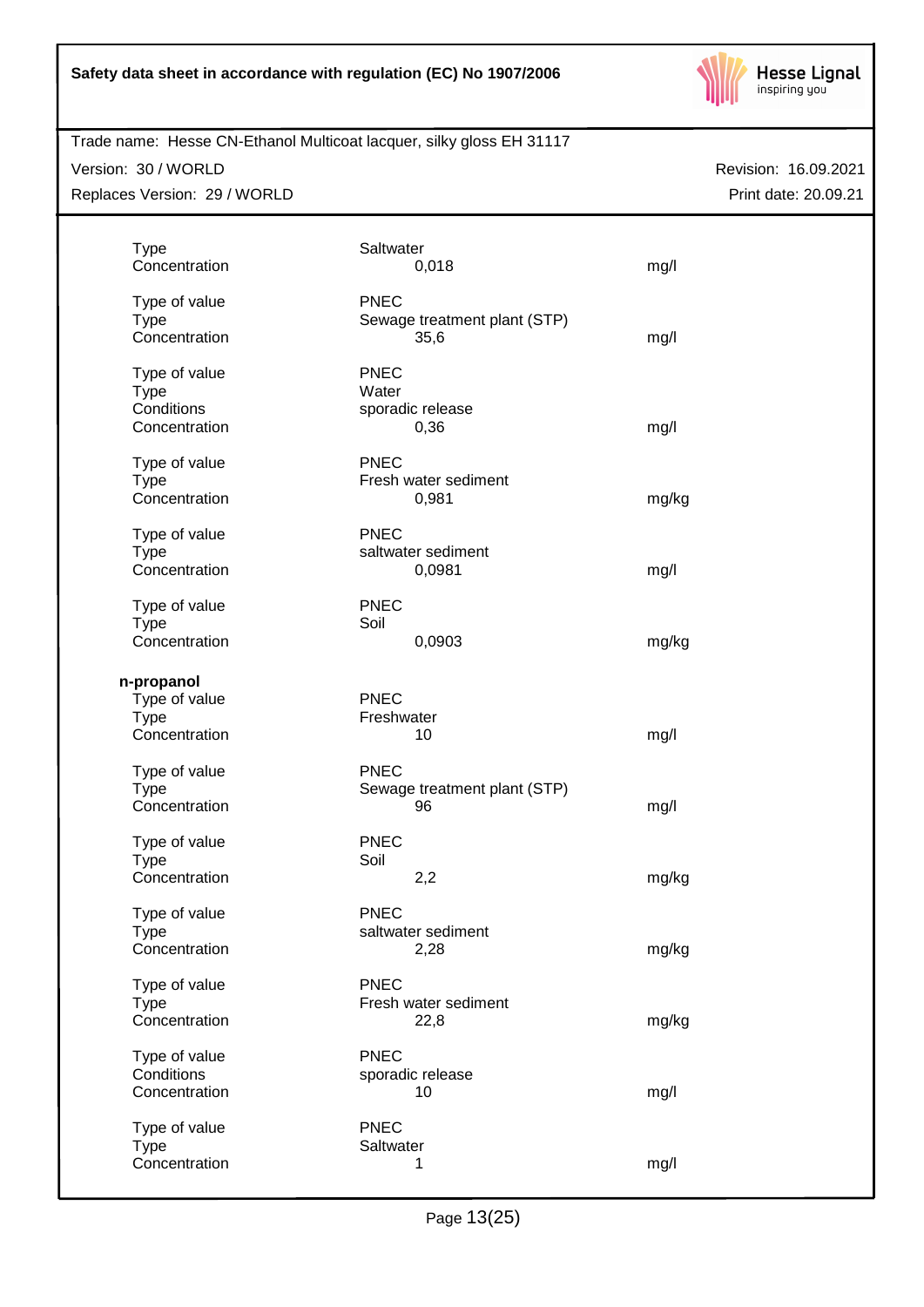

# Trade name: Hesse CN-Ethanol Multicoat lacquer, silky gloss EH 31117

Version: 30 / WORLD

Replaces Version: 29 / WORLD

| propan-2-ol<br>Type of value<br><b>Type</b><br>Concentration                    | <b>PNEC</b><br>Freshwater<br>140,9                  | mg/l  |
|---------------------------------------------------------------------------------|-----------------------------------------------------|-------|
| Type of value<br><b>Type</b><br>Concentration                                   | <b>PNEC</b><br>Saltwater<br>140,9                   | mg/l  |
| Type of value<br>Conditions<br>Concentration                                    | <b>PNEC</b><br>sporadic release<br>140,9            | mg/l  |
| Type of value<br><b>Type</b><br>Concentration                                   | <b>PNEC</b><br>Fresh water sediment<br>552          | mg/kg |
| Type of value<br><b>Type</b><br>Concentration                                   | <b>PNEC</b><br>saltwater sediment<br>552            | mg/kg |
| Type of value<br><b>Type</b><br>Concentration                                   | <b>PNEC</b><br>Soil<br>28                           | mg/kg |
| Type of value<br><b>Type</b><br>Concentration                                   | <b>PNEC</b><br>Sewage treatment plant (STP)<br>2251 | mg/l  |
| 2-ethoxy-1-methylethyl acetate<br>Type of value<br><b>Type</b><br>Concentration | <b>PNEC</b><br>Freshwater<br>1,3                    | mg/l  |
| Type of value<br><b>Type</b><br>Concentration                                   | <b>PNEC</b><br>Saltwater<br>0,13                    | mg/l  |
| Type of value<br><b>Type</b><br>Concentration                                   | <b>PNEC</b><br>Fresh water sediment<br>6,4          | mg/kg |
| Type of value<br><b>Type</b><br>Concentration                                   | <b>PNEC</b><br>saltwater sediment<br>0,64           | mg/kg |
| Type of value<br><b>Type</b><br>Concentration                                   | <b>PNEC</b><br>Soil<br>1,34                         | mg/kg |
| Type of value<br><b>Type</b><br>Concentration                                   | <b>PNEC</b><br>Sewage treatment plant (STP)<br>62,5 | mg/l  |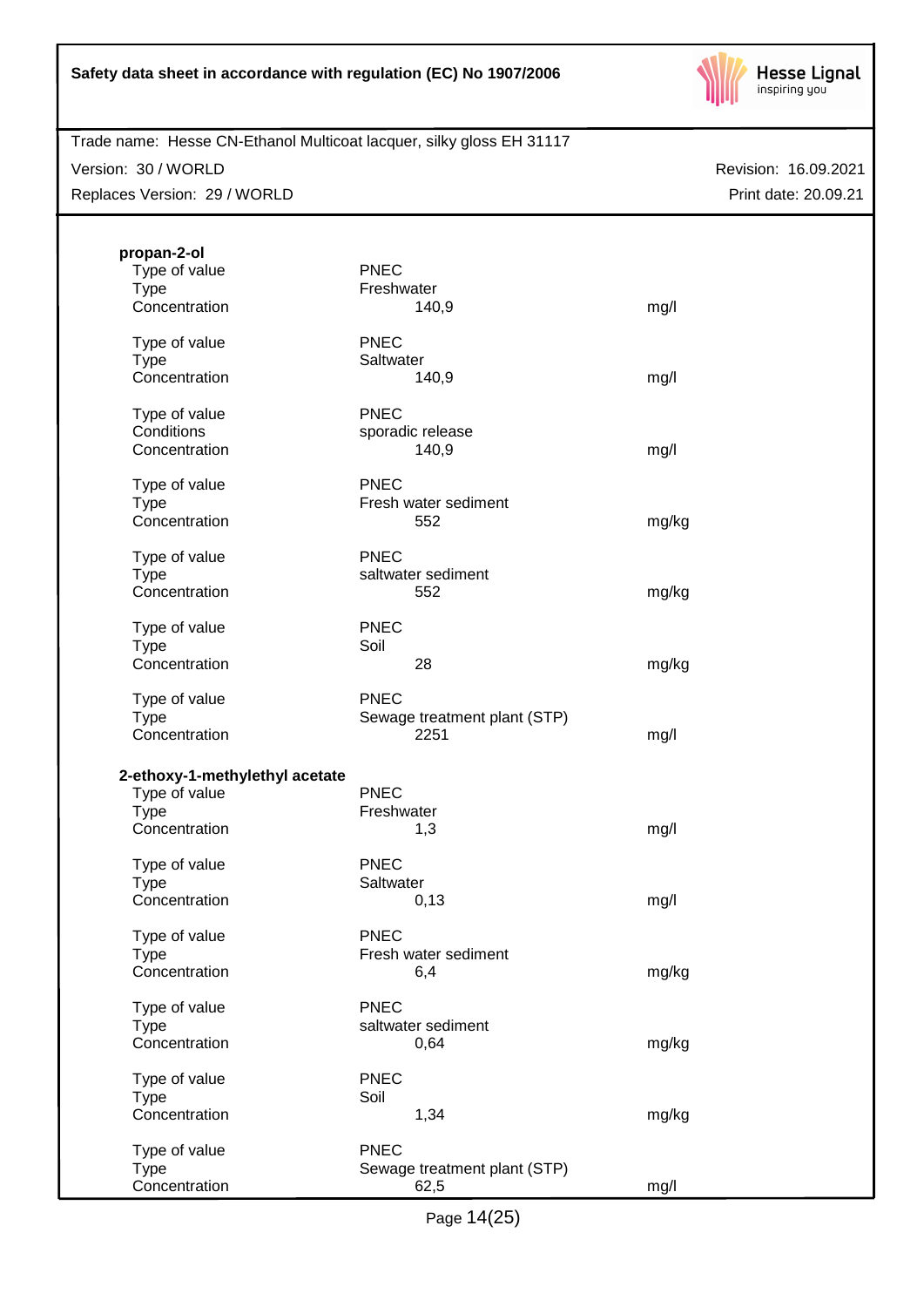

Trade name: Hesse CN-Ethanol Multicoat lacquer, silky gloss EH 31117 Version: 30 / WORLD

Replaces Version: 29 / WORLD

Revision: 16.09.2021 Print date: 20.09.21

| ethanol                                       |                                                    |       |
|-----------------------------------------------|----------------------------------------------------|-------|
| Type of value<br><b>Type</b><br>Concentration | <b>PNEC</b><br>Freshwater<br>0,96                  | mg/l  |
| Type of value<br><b>Type</b><br>Concentration | PNEC<br>marine water<br>0,79                       | mg/l  |
| Type of value<br>Conditions<br>Concentration  | <b>PNEC</b><br>sporadic release<br>2,75            | mg/l  |
| Type of value<br><b>Type</b><br>Concentration | <b>PNEC</b><br>Sewage treatment plant (STP)<br>580 | mg/l  |
| Type of value<br><b>Type</b><br>Concentration | <b>PNEC</b><br>Fresh water sediment<br>3,6         | mg/kg |
| Type of value<br><b>Type</b><br>Concentration | <b>PNEC</b><br>saltwater sediment<br>2,9           | mg/kg |
| Type of value<br><b>Type</b><br>Concentration | <b>PNEC</b><br>Soil<br>0,63                        | mg/kg |

# **8.2. Exposure controls**

## **Exposure controls**

Users are advised to consider national Occupational Exposure Limits or other equivalent values. Provide for sufficient ventilation. This can be achieved by local exhaust or general exhaust air collection. Wear a suitable respirator if the ventilation is not sufficient to keep the solvent vapour concentration below the occupational limit values.

## **Respiratory protection**

Avoid inhalation of vapour and spray mist. Use breathing apparatus if exposed to vapours/dust/aerosol. Recommended Filter type: Respiratory protection mask with combination filter A/P2

## **Hand protection**

| Protective gloves complying with EN 374.                    |      |     |                                                                                                       |
|-------------------------------------------------------------|------|-----|-------------------------------------------------------------------------------------------------------|
| Glove material                                              |      |     |                                                                                                       |
| Multilayer gloves made from                                 |      |     |                                                                                                       |
| Appropriate Material                                        |      |     | Fluorinated rubber / butyl-rubber                                                                     |
| Material thickness                                          | >≕   | 0.7 | mm                                                                                                    |
| Breakthrough time                                           | $>=$ | 30  | min                                                                                                   |
|                                                             |      |     | This recommendation is valid only for the product named in this safety data sheet supplied by us, and |
| only for the indicated intended use purposes.               |      |     |                                                                                                       |
|                                                             |      |     | For special purposes, it is recommended to check the resistance to chemicals of the protective gloves |
| mentioned above together with the supplier of these gloves. |      |     |                                                                                                       |
|                                                             |      |     | The instructions and information provided by the glove manufacturer on use, storage, maintenance and  |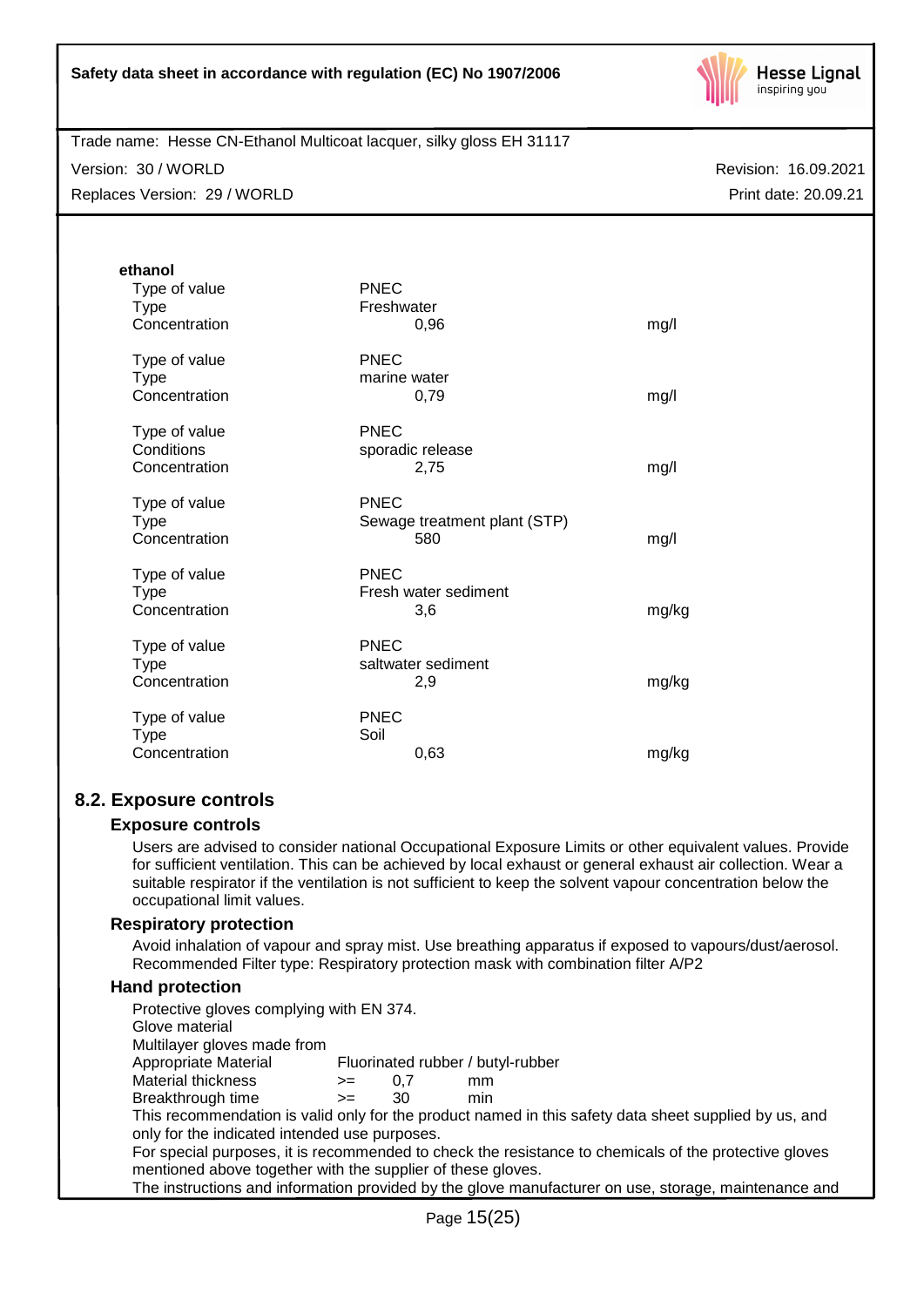

Version: 30 / WORLD

Replaces Version: 29 / WORLD

Revision: 16.09.2021

Print date: 20.09.21

replacement must be followed.

The breakthrough time must be greater than the end use time of the product. Gloves should be replaced regularly and if there is any sign of damage to the glove material. The performance or effectiveness of the glove may be reduced by physical/ chemical damage and poor maintenance.

## **Eye protection**

Wear eye glasses with side protection according to EN 166.

#### **Body protection**

Wear suitable protective clothing. Remove contaminated clothing and wash it before reuse. Wash hands before breaks and after work.

## **9. Physical and chemical properties**

## **9.1. Information on basic physical and chemical properties**

| Form                                         | liquid       |                |             |     |                 |
|----------------------------------------------|--------------|----------------|-------------|-----|-----------------|
| <b>Colour</b>                                | colourless   |                |             |     |                 |
| <b>Odour</b>                                 | alcohol-like |                |             |     |                 |
| <b>Odour threshold</b>                       |              |                |             |     |                 |
| Remarks                                      |              | not determined |             |     |                 |
| <b>Melting point</b>                         |              |                |             |     |                 |
| <b>Remarks</b>                               |              | not determined |             |     |                 |
| <b>Freezing point</b>                        |              |                |             |     |                 |
| <b>Remarks</b>                               |              | not determined |             |     |                 |
| Initial boiling point and boiling range      |              |                |             |     |                 |
| Value                                        |              | 78             | to          | 190 | °C              |
| <b>Flash point</b>                           |              |                |             |     |                 |
| Value                                        |              | 10             |             |     | $\rm ^{\circ}C$ |
| <b>Evaporation rate</b>                      |              |                |             |     |                 |
| Remarks                                      |              | not determined |             |     |                 |
| <b>Flammability (solid, gas)</b>             |              |                |             |     |                 |
| not determined                               |              |                |             |     |                 |
| Upper/lower flammability or explosive limits |              |                |             |     |                 |
| Remarks                                      |              | not determined |             |     |                 |
| Vapour pressure                              |              |                |             |     |                 |
| <b>Remarks</b>                               |              | not determined |             |     |                 |
| <b>Vapour density</b>                        |              |                |             |     |                 |
| <b>Remarks</b>                               |              | not determined |             |     |                 |
| <b>Density</b>                               |              |                |             |     |                 |
| Value                                        | appr.        | 0,901          |             |     | kg/l            |
| Temperature                                  |              | 20             | $^{\circ}C$ |     |                 |
| <b>Solubility in water</b>                   |              |                |             |     |                 |
| Remarks                                      |              | not determined |             |     |                 |
| Solubility(ies)                              |              |                |             |     |                 |
| <b>Remarks</b>                               |              | not determined |             |     |                 |
|                                              |              |                |             |     |                 |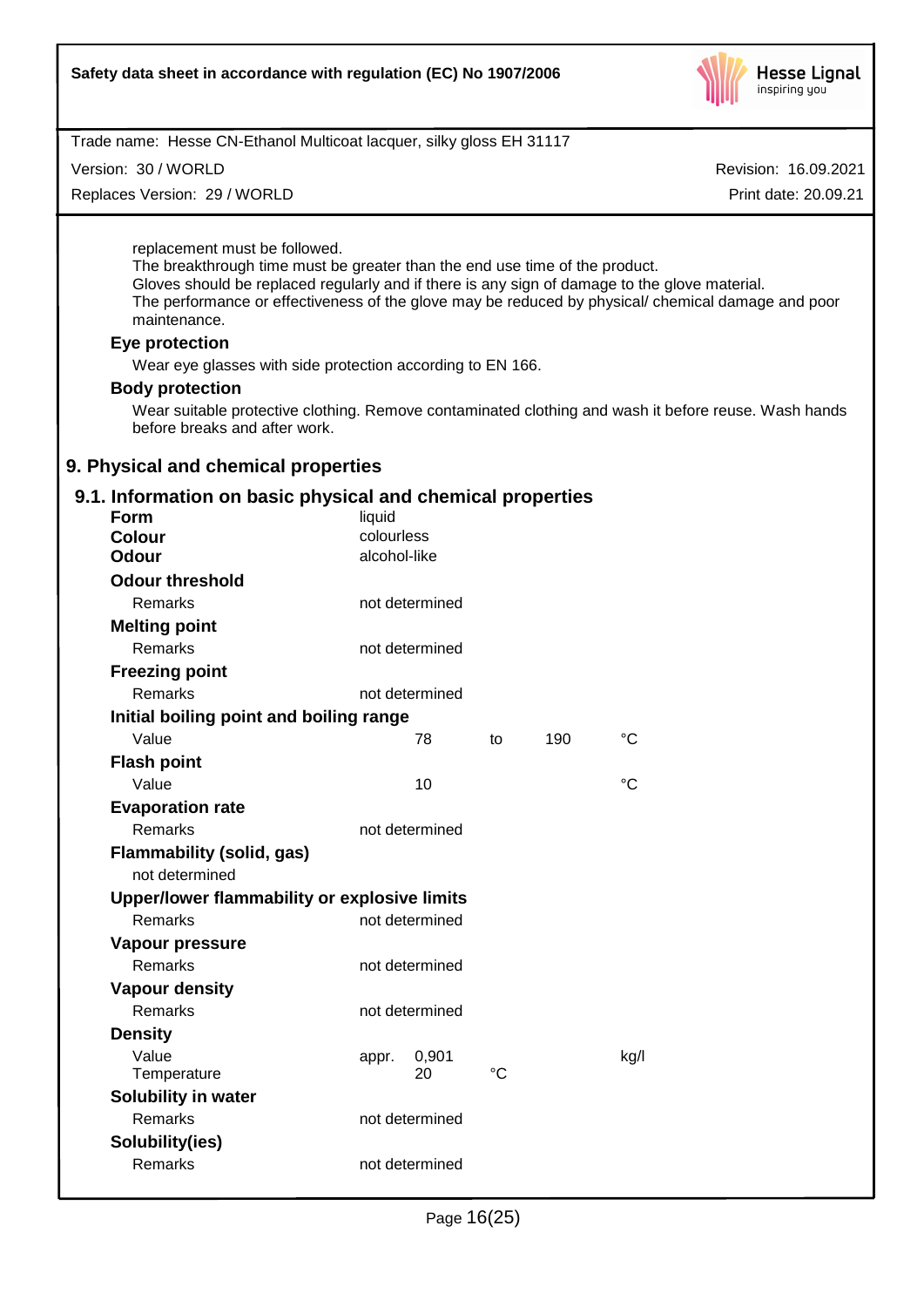

Version: 30 / WORLD

Replaces Version: 29 / WORLD

Revision: 16.09.2021 Print date: 20.09.21

| <b>Partition coefficient: n-octanol/water</b> |                |     |    |   |
|-----------------------------------------------|----------------|-----|----|---|
| Remarks                                       | not determined |     |    |   |
| Ignition temperature                          |                |     |    |   |
| Remarks                                       | not determined |     |    |   |
| <b>Decomposition temperature</b>              |                |     |    |   |
| Remarks                                       | not determined |     |    |   |
| Viscosity                                     |                |     |    |   |
| Remarks                                       | not determined |     |    |   |
| <b>Efflux time</b>                            |                |     |    |   |
| Value                                         | 28             | to  | 34 | S |
| Temperature                                   | 20             | °C. |    |   |
| Method                                        | DIN 53211 4 mm |     |    |   |
| <b>Explosive properties</b>                   |                |     |    |   |
| evaluation                                    | not determined |     |    |   |
| <b>Oxidising properties</b>                   |                |     |    |   |
| <b>Remarks</b>                                | not determined |     |    |   |
| 9.2. Other information                        |                |     |    |   |
| Non-volatile content                          |                |     |    |   |
|                                               |                |     |    |   |

| calculated value |   |
|------------------|---|
| 19.7             | % |
|                  |   |

**Other information**

This information is not available.

# **10. Stability and reactivity**

## **10.1. Reactivity**

Stable under recommended storage and handling conditions (see section 7).

## **10.2. Chemical stability**

Stable under normal conditions.

# **10.3. Possibility of hazardous reactions**

To avoid thermal decomposition, do not overheat.

# **10.4. Conditions to avoid**

Isolate from sources of heat, sparks and open flame.

## **10.5. Incompatible materials**

Keep away from oxidising agents, strongly alkaline and strongly acid materials in order to avoid exothermic reactions.

# **10.6. Hazardous decomposition products**

Carbon monoxide and carbon dioxide, nitrous oxides (NOx), dense black smoke, No decomposition if used as prescribed.

# **11. Toxicological information**

**11.1. Information on toxicological effects**

## **Acute oral toxicity**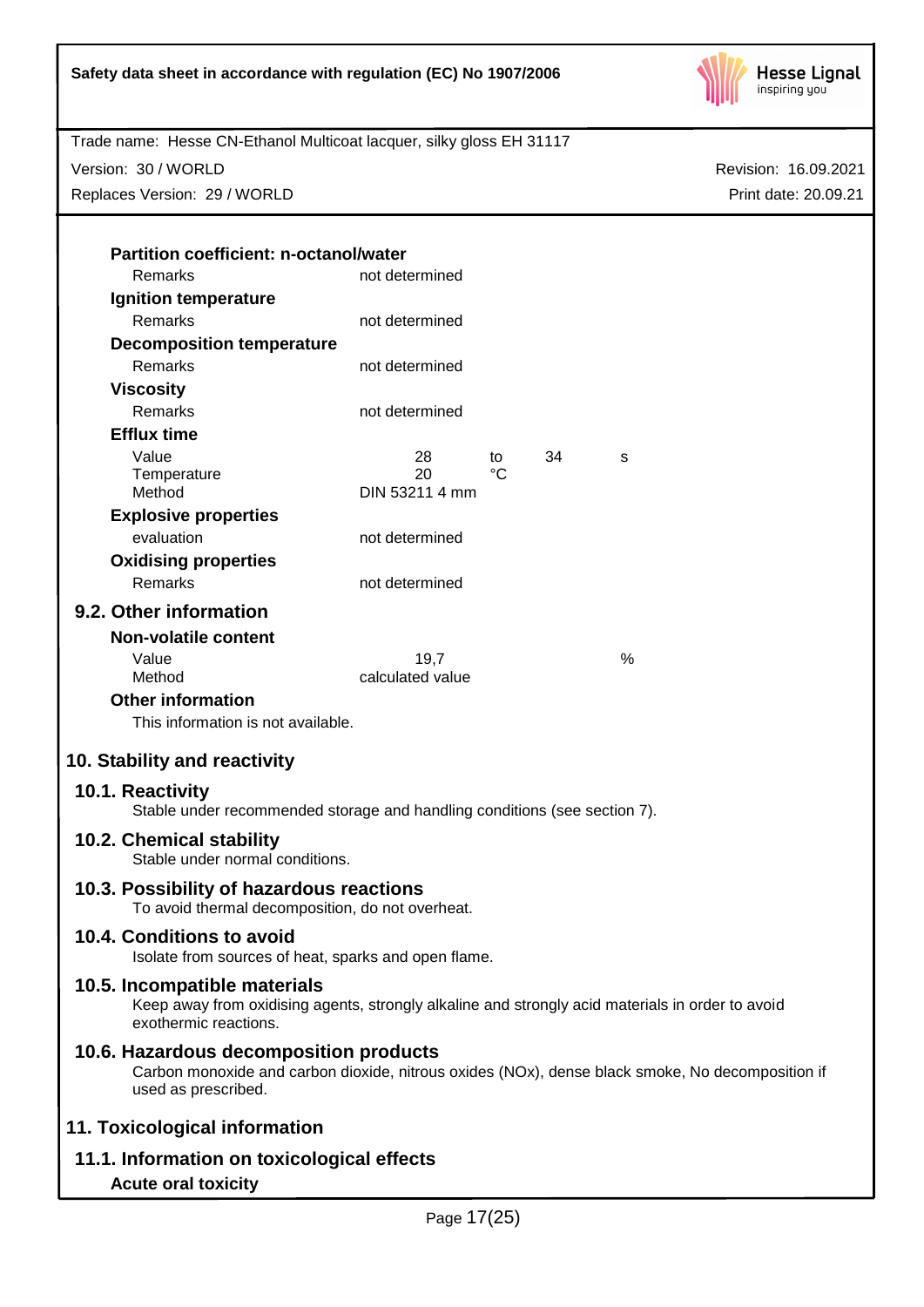

Version: 30 / WORLD

Replaces Version: 29 / WORLD

| Method<br>Remarks                            | Calculation method (Regulation (EC) No. 1272/2008)<br>Based on available data, the classification criteria are not met. |
|----------------------------------------------|-------------------------------------------------------------------------------------------------------------------------|
| <b>Acute dermal toxicity</b>                 |                                                                                                                         |
| Method                                       | Calculation method (Regulation (EC) No. 1272/2008)                                                                      |
| Remarks                                      | Based on available data, the classification criteria are not met.                                                       |
| <b>Acute inhalational toxicity</b>           |                                                                                                                         |
| Method                                       | Calculation method (Regulation (EC) No. 1272/2008)                                                                      |
| Remarks                                      | Based on available data, the classification criteria are not met.                                                       |
| <b>Skin corrosion/irritation</b>             |                                                                                                                         |
| Method                                       | Calculation method (Regulation (EC) No. 1272/2008)                                                                      |
| Remarks                                      | Based on available data, the classification criteria are not met.                                                       |
| Serious eye damage/irritation                |                                                                                                                         |
| evaluation                                   | corrosive                                                                                                               |
| Method                                       | Calculation method (Regulation (EC) No. 1272/2008)                                                                      |
| Remarks                                      | The classification criteria are met.                                                                                    |
| Serious eye damage/irritation (Components)   |                                                                                                                         |
| propan-2-ol                                  |                                                                                                                         |
| Species                                      | rabbit                                                                                                                  |
| <b>Observation Period</b>                    | 14<br>d                                                                                                                 |
| evaluation                                   | Irritating to eyes.                                                                                                     |
| Source                                       | 1 (reliable without restriction)                                                                                        |
| n-propanol                                   |                                                                                                                         |
| Species                                      | rabbit                                                                                                                  |
| <b>Sensitization</b>                         |                                                                                                                         |
| Method<br>Remarks                            | Calculation method (Regulation (EC) No. 1272/2008)<br>Based on available data, the classification criteria are not met. |
|                                              |                                                                                                                         |
| <b>Mutagenicity</b>                          |                                                                                                                         |
| Method<br>Remarks                            | Calculation method (Regulation (EC) No. 1272/2008)<br>Based on available data, the classification criteria are not met. |
|                                              |                                                                                                                         |
| <b>Reproductive toxicity</b>                 |                                                                                                                         |
| Method                                       | Calculation method (Regulation (EC) No. 1272/2008)                                                                      |
| Remarks                                      | Based on available data, the classification criteria are not met.                                                       |
| Carcinogenicity                              |                                                                                                                         |
| Method                                       | Calculation method (Regulation (EC) No. 1272/2008)                                                                      |
| Remarks                                      | Based on available data, the classification criteria are not met.                                                       |
| <b>Specific Target Organ Toxicity (STOT)</b> |                                                                                                                         |
| <b>Single exposure</b>                       |                                                                                                                         |
| Method                                       | Calculation method (Regulation (EC) No. 1272/2008)                                                                      |
| Remarks                                      | The classification criteria are met.                                                                                    |
| evaluation                                   | May cause drowsiness or dizziness.                                                                                      |
| <b>Repeated exposure</b>                     |                                                                                                                         |
| Remarks                                      | Based on available data, the classification criteria are not met.                                                       |
|                                              | <b>Specific Target Organ Toxicity (STOT) (Components)</b>                                                               |
| propan-2-ol                                  |                                                                                                                         |
|                                              |                                                                                                                         |
|                                              | Specific target organ toxicity - single exposure                                                                        |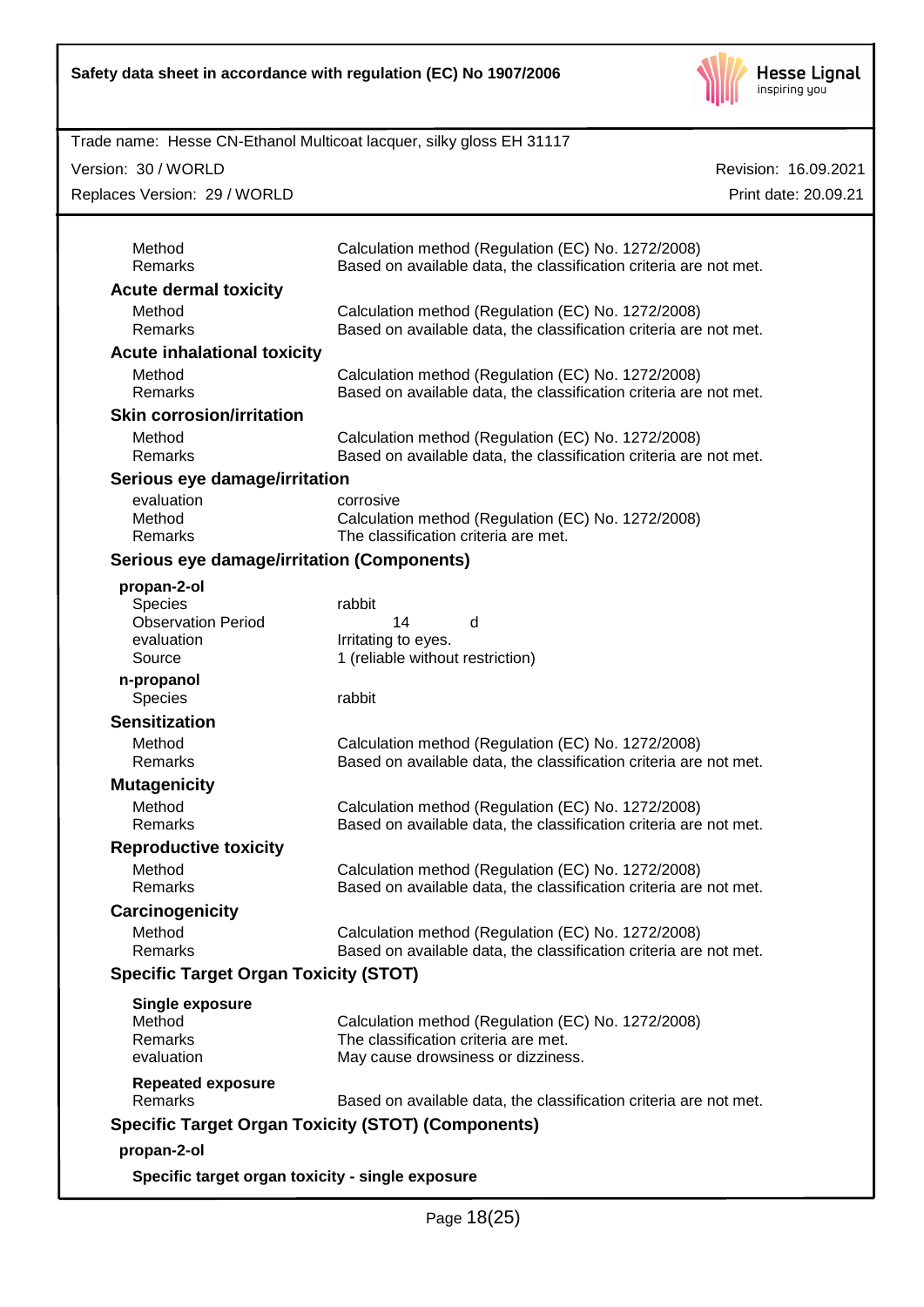

|                                                          | Trade name: Hesse CN-Ethanol Multicoat lacquer, silky gloss EH 31117                    |                      |
|----------------------------------------------------------|-----------------------------------------------------------------------------------------|----------------------|
| Version: 30 / WORLD                                      |                                                                                         | Revision: 16.09.2021 |
| Replaces Version: 29 / WORLD                             |                                                                                         | Print date: 20.09.21 |
|                                                          |                                                                                         |                      |
|                                                          | Organs: Nervous system                                                                  |                      |
| Remarks                                                  | Possible narcotic effects (drowsiness, dizziness).                                      |                      |
| 2-ethoxy-1-methylethyl acetate                           |                                                                                         |                      |
| Specific target organ toxicity - repeated exposure       | Organs: Nervous system                                                                  |                      |
| Remarks                                                  | Possible narcotic effects (drowsiness, dizziness).                                      |                      |
| isobutyl acetate                                         |                                                                                         |                      |
| Specific target organ toxicity - repeated exposure       |                                                                                         |                      |
| Remarks                                                  | Organs: Nervous system<br>Possible narcotic effects (drowsiness, dizziness).            |                      |
| n-butyl acetate                                          |                                                                                         |                      |
| Specific target organ toxicity - repeated exposure       |                                                                                         |                      |
|                                                          | Organs: Nervous system                                                                  |                      |
| Remarks                                                  | Possible narcotic effects (drowsiness, dizziness).                                      |                      |
| n-propanol                                               | Route of exposure inhalative                                                            |                      |
|                                                          | Organs: Nervous system                                                                  |                      |
| Remarks                                                  | Possible narcotic effects (drowsiness, dizziness).                                      |                      |
| <b>Aspiration hazard</b>                                 | Based on available data, the classification criteria are not met.                       |                      |
| <b>Other information</b>                                 |                                                                                         |                      |
| No toxicological data are available.                     |                                                                                         |                      |
|                                                          |                                                                                         |                      |
| 12. Ecological information                               |                                                                                         |                      |
| 12.1. Toxicity                                           |                                                                                         |                      |
| <b>General information</b>                               |                                                                                         |                      |
|                                                          | For this subsection there is no ecotoxicological data available on the product as such. |                      |
| 12.2. Persistence and degradability                      |                                                                                         |                      |
| <b>General information</b>                               |                                                                                         |                      |
|                                                          | For this subsection there is no ecotoxicological data available on the product as such. |                      |
| 12.3. Bioaccumulative potential                          |                                                                                         |                      |
| <b>General information</b>                               |                                                                                         |                      |
|                                                          | For this subsection there is no ecotoxicological data available on the product as such. |                      |
| <b>Partition coefficient: n-octanol/water</b><br>Remarks | not determined                                                                          |                      |
|                                                          |                                                                                         |                      |
| 12.4. Mobility in soil                                   |                                                                                         |                      |
| <b>General information</b>                               | For this subsection there is no ecotoxicological data available on the product as such. |                      |
| <b>Mobility in soil</b>                                  |                                                                                         |                      |
| no data available                                        |                                                                                         |                      |
| 12.5. Results of PBT and vPvB assessment                 |                                                                                         |                      |
| <b>General information</b>                               |                                                                                         |                      |
|                                                          |                                                                                         |                      |
|                                                          | Page 19(25)                                                                             |                      |
|                                                          |                                                                                         |                      |
|                                                          |                                                                                         |                      |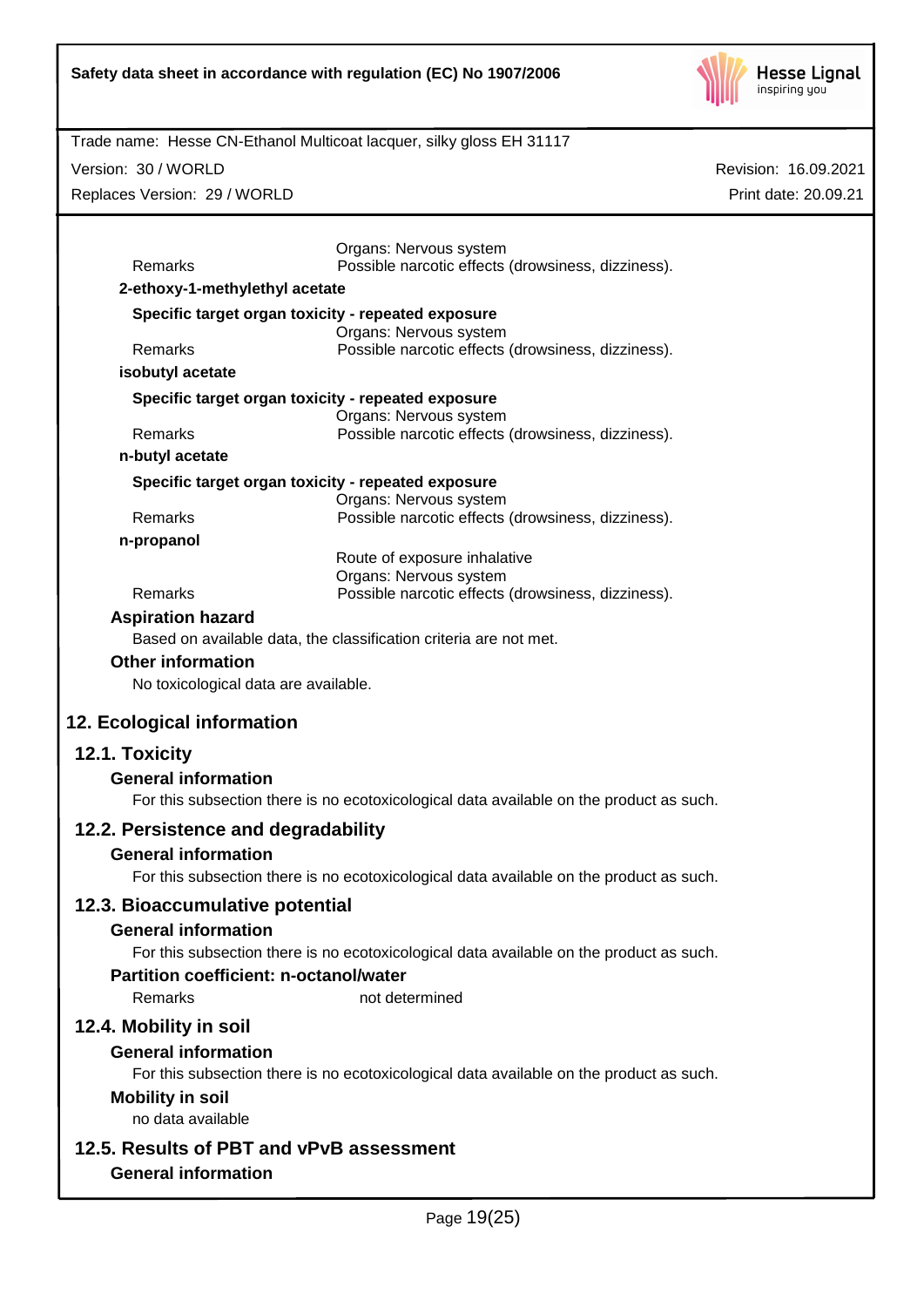

Version: 30 / WORLD

Replaces Version: 29 / WORLD

Revision: 16.09.2021 Print date: 20.09.21

For this subsection there is no ecotoxicological data available on the product as such.

## **12.6. Other adverse effects**

## **General information**

For this subsection there is no ecotoxicological data available on the product as such.

## **General information / ecology**

For this subsection there is no ecotoxicological data available on the product as such.

## **13. Disposal considerations**

## **13.1. Waste treatment methods**

## **Disposal recommendations for the product**

Where possible recycling is preferred to disposal or incineration. Do not allow to enter drains or waterways.

## **Disposal recommendations for packaging**

Completely emptied packagings can be given for recycling.

# **14. Transport information**

|                                     | <b>Land transport ADR/RID</b> | <b>Marine transport</b><br><b>IMDG/GGVSee</b> | Air transport<br><b>ICAO/IATA</b> |
|-------------------------------------|-------------------------------|-----------------------------------------------|-----------------------------------|
| Tunnel restriction code             | D/E                           |                                               |                                   |
| 14.1. UN number                     | 1263                          | 1263                                          | 1263                              |
| 14.2. UN proper shipping name       | <b>PAINT</b>                  | <b>PAINT</b>                                  | <b>PAINT</b>                      |
| 14.3. Transport hazard<br>class(es) | 3                             | $\mathbf{3}$                                  | 3                                 |
| Label                               | 뿰                             |                                               | 暨                                 |
| 14.4. Packing group                 | $\mathbf{I}$                  | $\mathbf{H}$                                  | $\mathbf{II}$                     |
| Special provision                   | 640D                          |                                               |                                   |
| <b>Limited Quantity</b>             | 51                            |                                               |                                   |
| Transport category                  | 2                             |                                               |                                   |

# **15. Regulatory information \*\*\***

**15.1. Safety, health and environmental regulations/legislation specific for the substance or mixture**

**VOC \*\*\***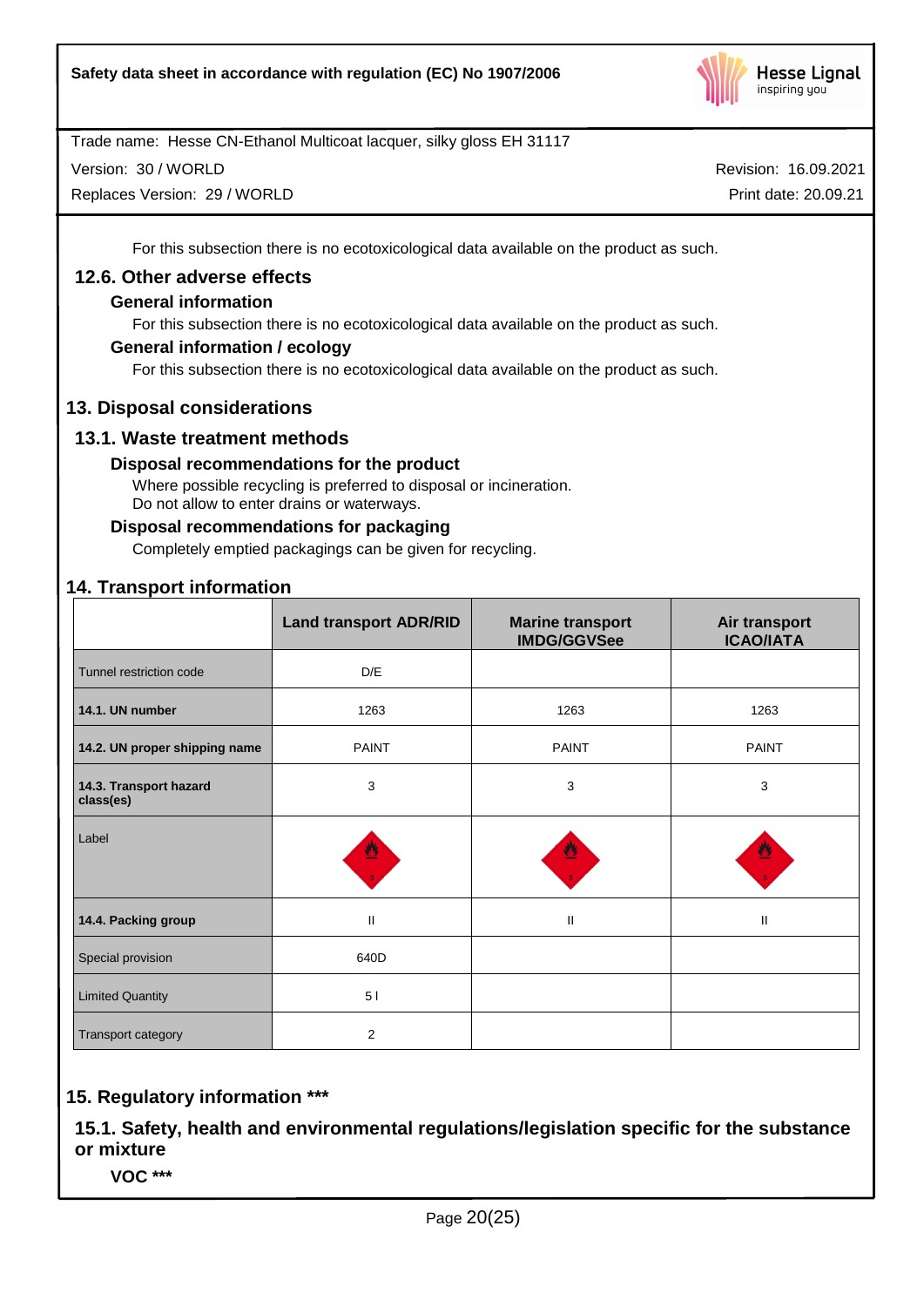| Trade name: Hesse CN-Ethanol Multicoat lacquer, silky gloss EH 31117<br>Version: 30 / WORLD<br>Revision: 16.09.2021<br>Replaces Version: 29 / WORLD<br>Print date: 20.09.21<br>VOC (EU)<br>78,7<br>%<br>709<br>g/l<br>15.2. Chemical safety assessment<br>For this substance / mixture a chemical safety assessment was not carried out.<br><b>16. Other information</b><br>Hazard statements listed in Chapter 3<br><b>EUH066</b><br>Repeated exposure may cause skin dryness or cracking.<br>H <sub>201</sub><br>Explosive; mass explosion hazard.<br>H <sub>225</sub><br>Highly flammable liquid and vapour.<br>H <sub>226</sub><br>Flammable liquid and vapour.<br>H318<br>Causes serious eye damage.<br>H319<br>Causes serious eye irritation.<br>H336<br>May cause drowsiness or dizziness.<br><b>CLP categories listed in Chapter 3</b><br>Expl. 1.1<br>Explosive, Division 1.1<br>Eye Dam. 1<br>Serious eye damage, Category 1<br>Eye Irrit. 2<br>Eye irritation, Category 2<br>Flam. Liq. 2<br>Flammable liquid, Category 2<br>Flam. Liq. 3<br>Flammable liquid, Category 3<br>STOT SE 3<br>Specific target organ toxicity - single exposure, Category 3<br><b>Abbreviations</b><br>Flam. Liq - Flammable liquids<br>RID - Règlement international concernant le transport des marchandises dangereuses par chemin de fer<br>(Regulations Concerning theInternational Transport of Dangerous Goods by Rail)<br>IMDG - International Maritime Code for Dangerous Goods<br>IATA - International Air Transport Association<br>IATA-DGR - Dangerous Goods Regulations by the "International Air Transport Association" (IATA)<br>ICAO-TI - Technical Instructions by the "International Civil Aviation Organization" (ICAO)<br>GHS - Globally Harmonized System of Classification and Labelling of Chemicals<br>EINECS - European Inventory of Existing Commercial Chemical Substances<br>CAS - Chemical Abstracts Service (division of the American Chemical Society)<br>GefStoffV - Gefahrstoffverordnung (Ordinance on Hazardous Substances, Germany)<br>LOAEL - Lowest Observed Adverse Effect Level<br>LOEL - Lowest Observed Effect Level<br>NOAEL - No Observed Adverse Effect Level<br>NOEC - No Observed Effect Concentration<br>NOEL - No Observed Effect Level<br>OECD - Organisation for Econpmic Cooperation and Development<br>VOC - Volatile Organic Compounds<br>Changes since the last version are highlighted in the margin (***). This version replaces all previous<br>versions.<br>This safety datasheet only contains information relating to safety and does not replace any product<br>information or product specification.<br>The information provided in this Safety Data Sheet is correct to the best of our knowledge, information | Safety data sheet in accordance with regulation (EC) No 1907/2006 |  |  | <b>Hesse Lignal</b><br>inspiring you |
|----------------------------------------------------------------------------------------------------------------------------------------------------------------------------------------------------------------------------------------------------------------------------------------------------------------------------------------------------------------------------------------------------------------------------------------------------------------------------------------------------------------------------------------------------------------------------------------------------------------------------------------------------------------------------------------------------------------------------------------------------------------------------------------------------------------------------------------------------------------------------------------------------------------------------------------------------------------------------------------------------------------------------------------------------------------------------------------------------------------------------------------------------------------------------------------------------------------------------------------------------------------------------------------------------------------------------------------------------------------------------------------------------------------------------------------------------------------------------------------------------------------------------------------------------------------------------------------------------------------------------------------------------------------------------------------------------------------------------------------------------------------------------------------------------------------------------------------------------------------------------------------------------------------------------------------------------------------------------------------------------------------------------------------------------------------------------------------------------------------------------------------------------------------------------------------------------------------------------------------------------------------------------------------------------------------------------------------------------------------------------------------------------------------------------------------------------------------------------------------------------------------------------------------------------------------------------------------------------------------------------------------------------------------------------------------------------------------------------------------------------------------------|-------------------------------------------------------------------|--|--|--------------------------------------|
|                                                                                                                                                                                                                                                                                                                                                                                                                                                                                                                                                                                                                                                                                                                                                                                                                                                                                                                                                                                                                                                                                                                                                                                                                                                                                                                                                                                                                                                                                                                                                                                                                                                                                                                                                                                                                                                                                                                                                                                                                                                                                                                                                                                                                                                                                                                                                                                                                                                                                                                                                                                                                                                                                                                                                                      |                                                                   |  |  |                                      |
|                                                                                                                                                                                                                                                                                                                                                                                                                                                                                                                                                                                                                                                                                                                                                                                                                                                                                                                                                                                                                                                                                                                                                                                                                                                                                                                                                                                                                                                                                                                                                                                                                                                                                                                                                                                                                                                                                                                                                                                                                                                                                                                                                                                                                                                                                                                                                                                                                                                                                                                                                                                                                                                                                                                                                                      |                                                                   |  |  |                                      |
|                                                                                                                                                                                                                                                                                                                                                                                                                                                                                                                                                                                                                                                                                                                                                                                                                                                                                                                                                                                                                                                                                                                                                                                                                                                                                                                                                                                                                                                                                                                                                                                                                                                                                                                                                                                                                                                                                                                                                                                                                                                                                                                                                                                                                                                                                                                                                                                                                                                                                                                                                                                                                                                                                                                                                                      |                                                                   |  |  |                                      |
|                                                                                                                                                                                                                                                                                                                                                                                                                                                                                                                                                                                                                                                                                                                                                                                                                                                                                                                                                                                                                                                                                                                                                                                                                                                                                                                                                                                                                                                                                                                                                                                                                                                                                                                                                                                                                                                                                                                                                                                                                                                                                                                                                                                                                                                                                                                                                                                                                                                                                                                                                                                                                                                                                                                                                                      |                                                                   |  |  |                                      |
|                                                                                                                                                                                                                                                                                                                                                                                                                                                                                                                                                                                                                                                                                                                                                                                                                                                                                                                                                                                                                                                                                                                                                                                                                                                                                                                                                                                                                                                                                                                                                                                                                                                                                                                                                                                                                                                                                                                                                                                                                                                                                                                                                                                                                                                                                                                                                                                                                                                                                                                                                                                                                                                                                                                                                                      |                                                                   |  |  |                                      |
|                                                                                                                                                                                                                                                                                                                                                                                                                                                                                                                                                                                                                                                                                                                                                                                                                                                                                                                                                                                                                                                                                                                                                                                                                                                                                                                                                                                                                                                                                                                                                                                                                                                                                                                                                                                                                                                                                                                                                                                                                                                                                                                                                                                                                                                                                                                                                                                                                                                                                                                                                                                                                                                                                                                                                                      |                                                                   |  |  |                                      |
|                                                                                                                                                                                                                                                                                                                                                                                                                                                                                                                                                                                                                                                                                                                                                                                                                                                                                                                                                                                                                                                                                                                                                                                                                                                                                                                                                                                                                                                                                                                                                                                                                                                                                                                                                                                                                                                                                                                                                                                                                                                                                                                                                                                                                                                                                                                                                                                                                                                                                                                                                                                                                                                                                                                                                                      |                                                                   |  |  |                                      |
|                                                                                                                                                                                                                                                                                                                                                                                                                                                                                                                                                                                                                                                                                                                                                                                                                                                                                                                                                                                                                                                                                                                                                                                                                                                                                                                                                                                                                                                                                                                                                                                                                                                                                                                                                                                                                                                                                                                                                                                                                                                                                                                                                                                                                                                                                                                                                                                                                                                                                                                                                                                                                                                                                                                                                                      |                                                                   |  |  |                                      |
|                                                                                                                                                                                                                                                                                                                                                                                                                                                                                                                                                                                                                                                                                                                                                                                                                                                                                                                                                                                                                                                                                                                                                                                                                                                                                                                                                                                                                                                                                                                                                                                                                                                                                                                                                                                                                                                                                                                                                                                                                                                                                                                                                                                                                                                                                                                                                                                                                                                                                                                                                                                                                                                                                                                                                                      |                                                                   |  |  |                                      |
|                                                                                                                                                                                                                                                                                                                                                                                                                                                                                                                                                                                                                                                                                                                                                                                                                                                                                                                                                                                                                                                                                                                                                                                                                                                                                                                                                                                                                                                                                                                                                                                                                                                                                                                                                                                                                                                                                                                                                                                                                                                                                                                                                                                                                                                                                                                                                                                                                                                                                                                                                                                                                                                                                                                                                                      |                                                                   |  |  |                                      |
|                                                                                                                                                                                                                                                                                                                                                                                                                                                                                                                                                                                                                                                                                                                                                                                                                                                                                                                                                                                                                                                                                                                                                                                                                                                                                                                                                                                                                                                                                                                                                                                                                                                                                                                                                                                                                                                                                                                                                                                                                                                                                                                                                                                                                                                                                                                                                                                                                                                                                                                                                                                                                                                                                                                                                                      |                                                                   |  |  |                                      |
|                                                                                                                                                                                                                                                                                                                                                                                                                                                                                                                                                                                                                                                                                                                                                                                                                                                                                                                                                                                                                                                                                                                                                                                                                                                                                                                                                                                                                                                                                                                                                                                                                                                                                                                                                                                                                                                                                                                                                                                                                                                                                                                                                                                                                                                                                                                                                                                                                                                                                                                                                                                                                                                                                                                                                                      |                                                                   |  |  |                                      |
|                                                                                                                                                                                                                                                                                                                                                                                                                                                                                                                                                                                                                                                                                                                                                                                                                                                                                                                                                                                                                                                                                                                                                                                                                                                                                                                                                                                                                                                                                                                                                                                                                                                                                                                                                                                                                                                                                                                                                                                                                                                                                                                                                                                                                                                                                                                                                                                                                                                                                                                                                                                                                                                                                                                                                                      |                                                                   |  |  |                                      |
|                                                                                                                                                                                                                                                                                                                                                                                                                                                                                                                                                                                                                                                                                                                                                                                                                                                                                                                                                                                                                                                                                                                                                                                                                                                                                                                                                                                                                                                                                                                                                                                                                                                                                                                                                                                                                                                                                                                                                                                                                                                                                                                                                                                                                                                                                                                                                                                                                                                                                                                                                                                                                                                                                                                                                                      |                                                                   |  |  |                                      |
|                                                                                                                                                                                                                                                                                                                                                                                                                                                                                                                                                                                                                                                                                                                                                                                                                                                                                                                                                                                                                                                                                                                                                                                                                                                                                                                                                                                                                                                                                                                                                                                                                                                                                                                                                                                                                                                                                                                                                                                                                                                                                                                                                                                                                                                                                                                                                                                                                                                                                                                                                                                                                                                                                                                                                                      |                                                                   |  |  |                                      |
|                                                                                                                                                                                                                                                                                                                                                                                                                                                                                                                                                                                                                                                                                                                                                                                                                                                                                                                                                                                                                                                                                                                                                                                                                                                                                                                                                                                                                                                                                                                                                                                                                                                                                                                                                                                                                                                                                                                                                                                                                                                                                                                                                                                                                                                                                                                                                                                                                                                                                                                                                                                                                                                                                                                                                                      |                                                                   |  |  |                                      |
|                                                                                                                                                                                                                                                                                                                                                                                                                                                                                                                                                                                                                                                                                                                                                                                                                                                                                                                                                                                                                                                                                                                                                                                                                                                                                                                                                                                                                                                                                                                                                                                                                                                                                                                                                                                                                                                                                                                                                                                                                                                                                                                                                                                                                                                                                                                                                                                                                                                                                                                                                                                                                                                                                                                                                                      |                                                                   |  |  |                                      |
|                                                                                                                                                                                                                                                                                                                                                                                                                                                                                                                                                                                                                                                                                                                                                                                                                                                                                                                                                                                                                                                                                                                                                                                                                                                                                                                                                                                                                                                                                                                                                                                                                                                                                                                                                                                                                                                                                                                                                                                                                                                                                                                                                                                                                                                                                                                                                                                                                                                                                                                                                                                                                                                                                                                                                                      |                                                                   |  |  |                                      |
|                                                                                                                                                                                                                                                                                                                                                                                                                                                                                                                                                                                                                                                                                                                                                                                                                                                                                                                                                                                                                                                                                                                                                                                                                                                                                                                                                                                                                                                                                                                                                                                                                                                                                                                                                                                                                                                                                                                                                                                                                                                                                                                                                                                                                                                                                                                                                                                                                                                                                                                                                                                                                                                                                                                                                                      |                                                                   |  |  |                                      |
|                                                                                                                                                                                                                                                                                                                                                                                                                                                                                                                                                                                                                                                                                                                                                                                                                                                                                                                                                                                                                                                                                                                                                                                                                                                                                                                                                                                                                                                                                                                                                                                                                                                                                                                                                                                                                                                                                                                                                                                                                                                                                                                                                                                                                                                                                                                                                                                                                                                                                                                                                                                                                                                                                                                                                                      |                                                                   |  |  |                                      |
| and belief at the date of its publication. The information given is designed only as a guidance for safe<br>handling, use, processing, storage, transportation, disposal and release and is not to be considered a<br>warranty or quality specification.                                                                                                                                                                                                                                                                                                                                                                                                                                                                                                                                                                                                                                                                                                                                                                                                                                                                                                                                                                                                                                                                                                                                                                                                                                                                                                                                                                                                                                                                                                                                                                                                                                                                                                                                                                                                                                                                                                                                                                                                                                                                                                                                                                                                                                                                                                                                                                                                                                                                                                             |                                                                   |  |  |                                      |
| The information relates only to the specific material designated and may not be valid for such material<br>used in combination with any other materials or in any process, unless specified in the text.<br>The information contained herein is based on the present state of our knowledge and does therefore not                                                                                                                                                                                                                                                                                                                                                                                                                                                                                                                                                                                                                                                                                                                                                                                                                                                                                                                                                                                                                                                                                                                                                                                                                                                                                                                                                                                                                                                                                                                                                                                                                                                                                                                                                                                                                                                                                                                                                                                                                                                                                                                                                                                                                                                                                                                                                                                                                                                   |                                                                   |  |  |                                      |
| guarantee certain properties.<br>Page 21(25)                                                                                                                                                                                                                                                                                                                                                                                                                                                                                                                                                                                                                                                                                                                                                                                                                                                                                                                                                                                                                                                                                                                                                                                                                                                                                                                                                                                                                                                                                                                                                                                                                                                                                                                                                                                                                                                                                                                                                                                                                                                                                                                                                                                                                                                                                                                                                                                                                                                                                                                                                                                                                                                                                                                         |                                                                   |  |  |                                      |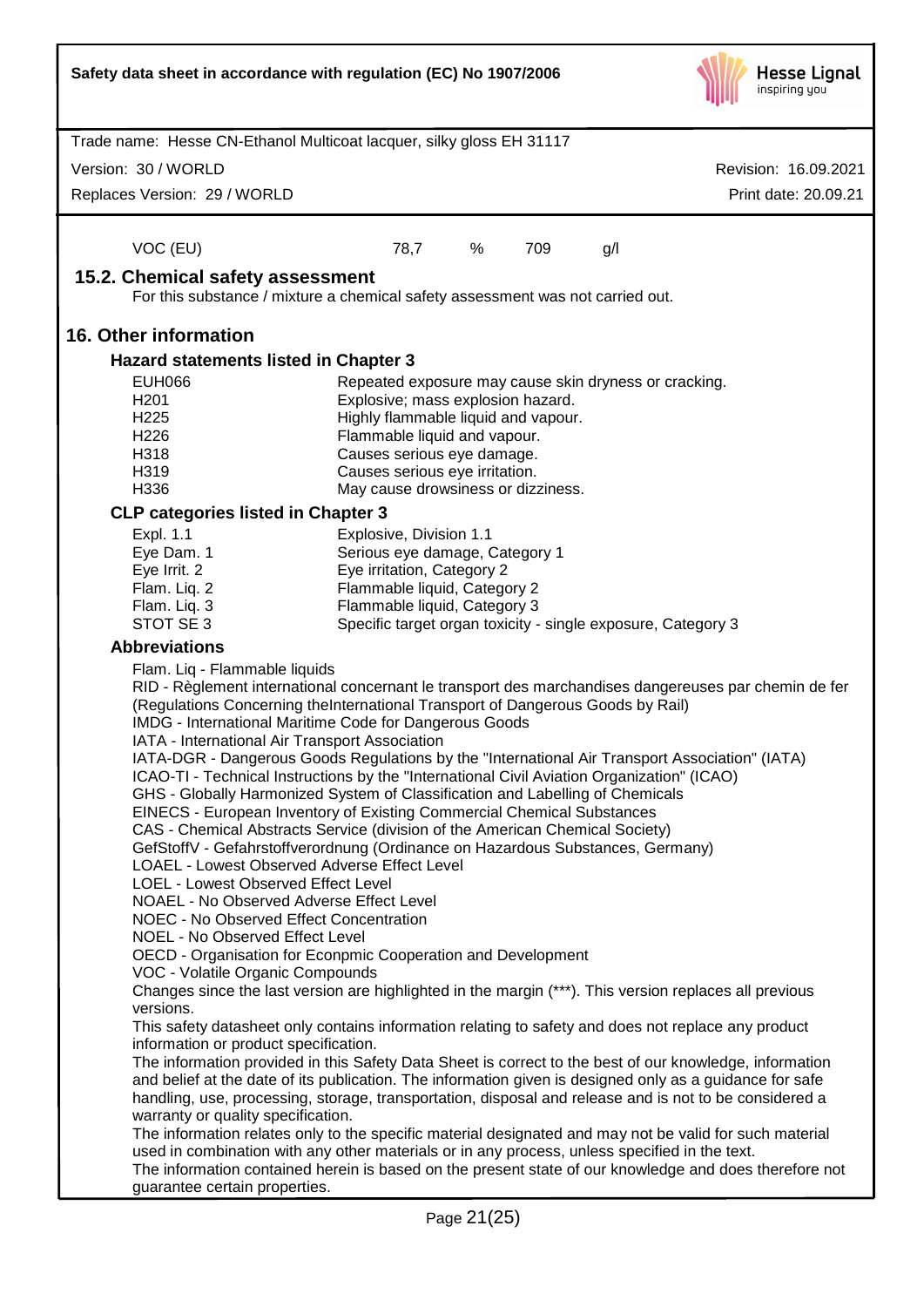

Version: 30 / WORLD

Replaces Version: 29 / WORLD

Revision: 16.09.2021 Print date: 20.09.21

# **Annex to the extended Safety Data Sheet (eSDS)**

#### **Short title of the exposure scenario**

ES003 - Professional uses: Non industrial spraying (inside)

#### **Use of the substance/preparation**

Surface treatment of wood and other materials

#### **Use**

| <b>SU22</b> | Professional uses: Public domain (administration, education, entertainment,<br>services, craftsmen) |
|-------------|-----------------------------------------------------------------------------------------------------|
| ERC8a       | Wide dispersive indoor use of processing aids in open systems                                       |
| ERC8c       | Wide dispersive indoor use resulting in inclusion into or onto a matrix                             |
| PROC11      | Non industrial spraying                                                                             |

# **Contributing exposure scenario controlling environmental exposure**

#### **Use**

| Wide dispersive indoor use resulting in inclusion into or onto a matrix |
|-------------------------------------------------------------------------|
| Wide dispersive indoor use of processing aids in open systems           |
|                                                                         |

## **Physical form**

#### **Maximum amount used per time or activity**

Emission days per site:  $\leq$  250

#### **Other relevant operational conditions**

#### Use: Room temperature

Drying and through-curing takes place at ambient temperature or at higher temperatures. Volatile organic substances will volatilise into the atmospheric air inside.

Where possible recycling is preferred to disposal or incineration.

Do not allow to enter soil, waterways or waste water canal.

Dispose of rinse water in accordance with local and national regulations.

#### **Waste water**

Do not discharge into the drains/surface waters/groundwater. Spray cabin waters are to be conducted after mechanical pretreatment into a wastewater treatment facility.

#### **Exhaust air**

Keep container closed. Avoid release to the environment.

#### **Soil**

Floors should be impervious, resistant to liquids and easy to clean.

#### **Disposal recommendations for the product**

Where possible recycling is preferred to disposal or incineration. Do not allow to enter drains or waterways.

# **Disposal recommendations for packaging**

Completely emptied packagings can be given for recycling.

# **Contributing exposure scenario controlling worker exposure (professional)**

## **Short title of the exposure scenario**

Substance number:CES006

## **Use**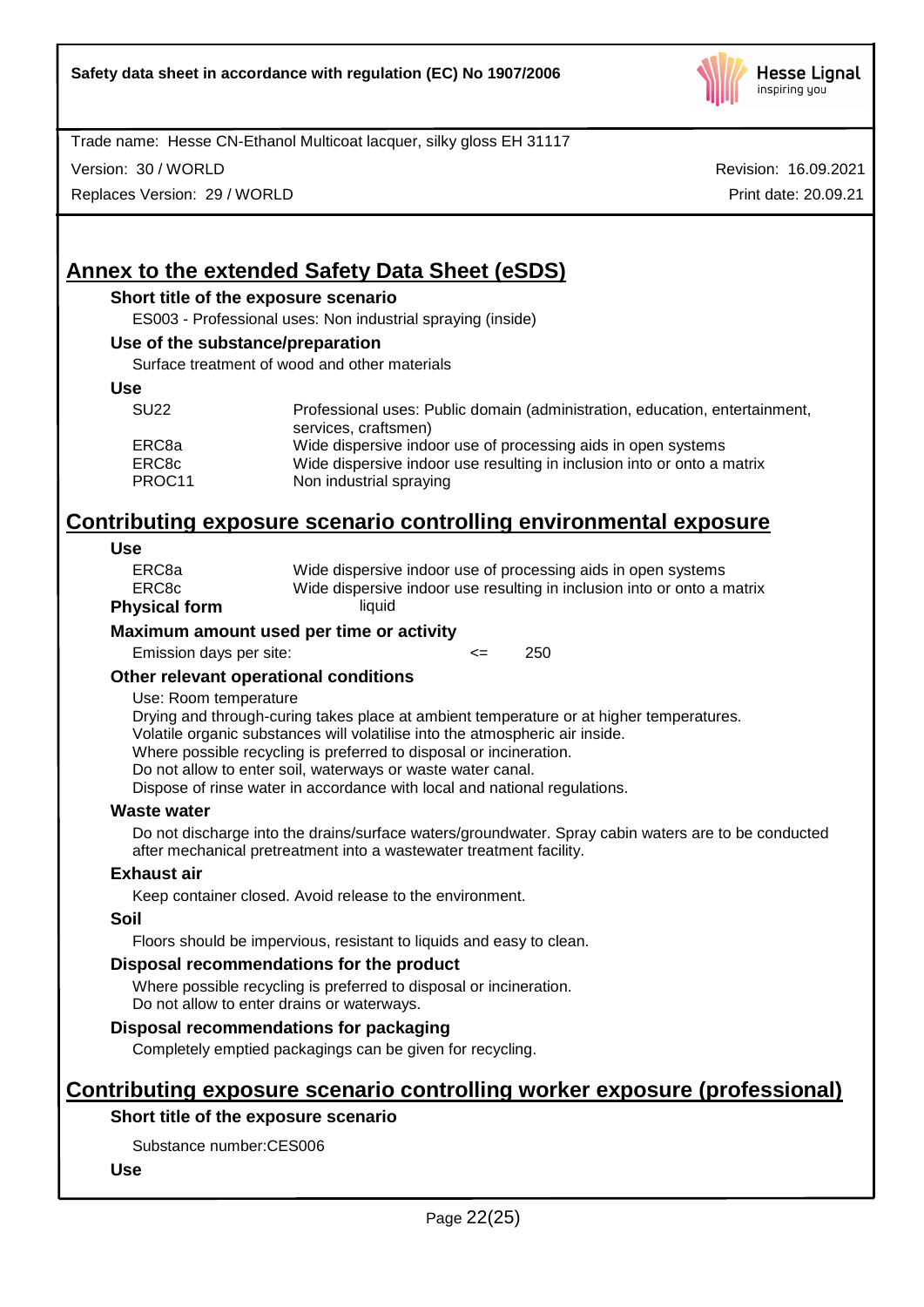

Version: 30 / WORLD

Replaces Version: 29 / WORLD

Revision: 16.09.2021 Print date: 20.09.21

| <b>SU22</b>          | Professional uses: Public domain (administration, education, entertainment,<br>services, craftsmen) |  |
|----------------------|-----------------------------------------------------------------------------------------------------|--|
| PROC <sub>11</sub>   | Non industrial spraying                                                                             |  |
| <b>Physical form</b> | liauid                                                                                              |  |
|                      | Maximum amount used per time or activity                                                            |  |
|                      |                                                                                                     |  |

| Duration of exposure  | <= |     | h/d |
|-----------------------|----|-----|-----|
| Frequency of exposure |    | 220 | d/a |

## **Other relevant operational conditions**

#### Use: Room temperature

Drying and through-curing takes place at ambient temperature or at higher temperatures. Volatile organic substances will volatilise into the atmospheric air inside. Read attached instructions before use.

#### **Product substance and product safety related measures**

Apply technical measures to comply with the occupational exposure limits. Where reasonably practicable this should be achieved by the use of local exhaust ventilation and good general extraction. Provide for sufficient ventilation. This can be achieved by local exhaust or general exhaust air collection. Wear a suitable respirator if the ventilation is not sufficient to keep the solvent vapour concentration below the occupational limit values.

#### **Respiratory protection**

Avoid inhalation of vapour and spray mist. Use breathing apparatus if exposed to vapours/dust/aerosol. Recommended Filter type: Respiratory protection mask with combination filter A/P2

#### **Hand protection**

Protective gloves complying with EN 374.

Glove material

Multilayer gloves made from

Appropriate Material Fluorinated rubber / butyl-rubber Material thickness  $> = 0.7$ Breakthrough time >= 30

This recommendation is valid only for the product named in this safety data sheet supplied by us, and only for the indicated intended use purposes.

For special purposes, it is recommended to check the resistance to chemicals of the protective gloves mentioned above together with the supplier of these gloves.

The instructions and information provided by the glove manufacturer on use, storage, maintenance and replacement must be followed.

The breakthrough time must be greater than the end use time of the product.

Gloves should be replaced regularly and if there is any sign of damage to the glove material.

The performance or effectiveness of the glove may be reduced by physical/ chemical damage and poor maintenance.

## **Eye protection**

Wear eye glasses with side protection according to EN 166.

## **Body protection**

Wear suitable protective clothing. Remove contaminated clothing and wash it before reuse. Wash hands before breaks and after work.

## **Exposure estimation and reference to its source**

#### **Workers (professional)**

| -SU               | <b>SU22</b>                                |
|-------------------|--------------------------------------------|
| <b>PROC</b>       | PROC <sub>11</sub>                         |
| Assessment method | inhalation, long-term - local and systemic |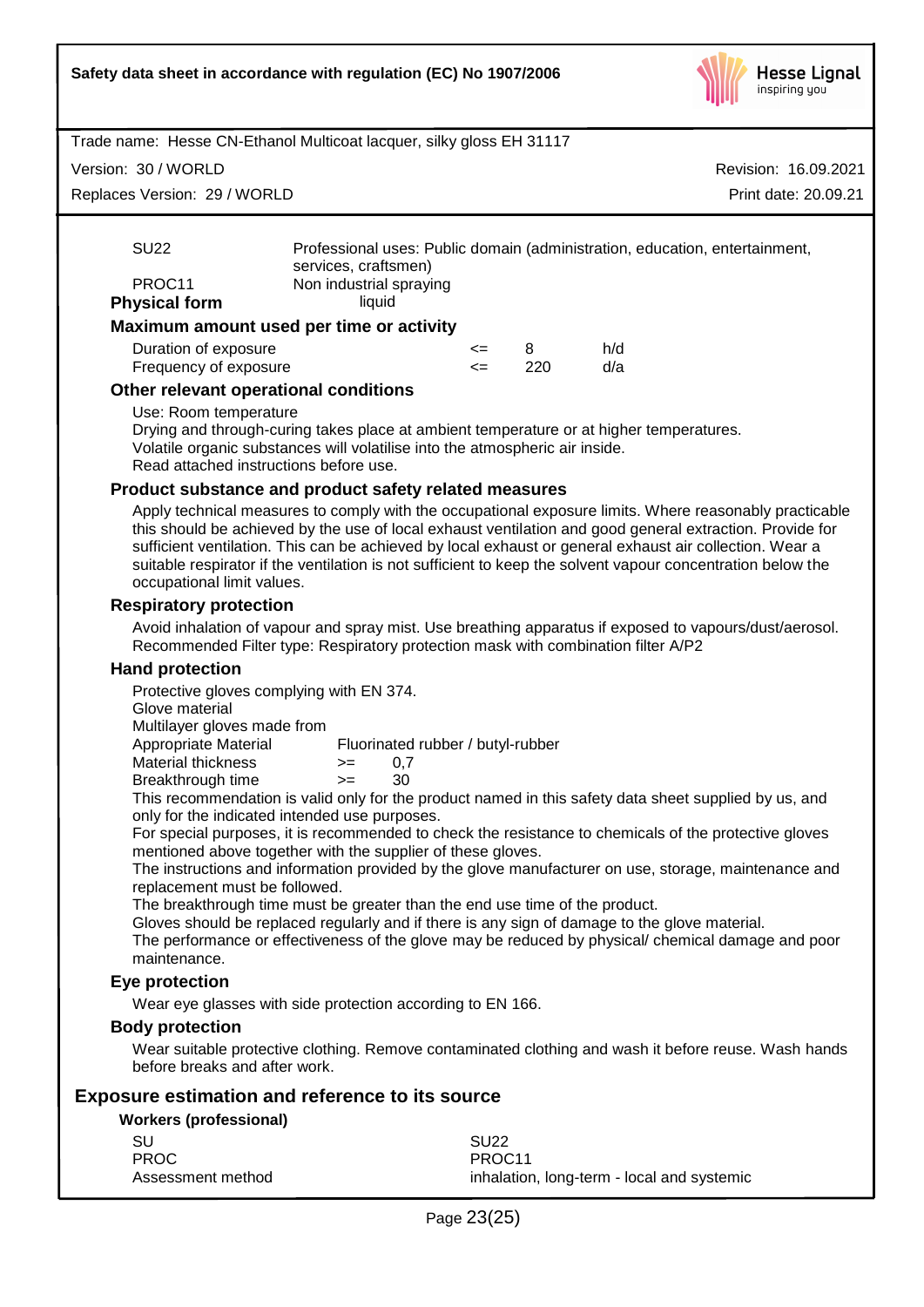

Version: 30 / WORLD

Replaces Version: 29 / WORLD

Revision: 16.09.2021 Print date: 20.09.21

Exposure assessment <br>
Exposure assessment (method) 
<br>
ECETOC TRA Exposure assessment (method) Risk characterisation ratio (RCR) 0,504 Lead substance isobutyl acetate

**Workers (professional)**

SU SU22 PROC PROC11<br>Assessment method example and proportional proportional proportional proportional proportional proportional pr<br>Assessment method by the proportional proportional proportional proportional proportional proportio

Exposure assessment <br>
Exposure assessment (method) 
<br>
EXPOSURE ASSESSMENT CONTRA Exposure assessment (method) Risk characterisation ratio (RCR) 0,504 Lead substance isobutyl acetate

#### **Workers (professional)**

SU SU22 PROC PROCTER PROCTER PROCTER PROCTER PROCTER PROCTER PROCTER PROCTER PROCTER PROCTER PROCTER PROCTER PROCTER PROCTER PROCTER PROCTER PROCTER PROCTER PROCTER PROCTER PROCTER PROCTER PROCTER PROCTER PROCTER PROCTER PROCTER P Assessment method Long-term

Exposure assessment <br>
Exposure assessment (method) 
<br>
ECETOC TRA Exposure assessment (method) Risk characterisation ratio (RCR) 0,504 Lead substance n-butyl acetate

#### **Workers (professional)**

SU SU22 PROC PROCTER PROCTER PROCTER PROCTER PROCTER PROCTER PROCTER PROCTER PROCTER PROCTER PROCTER PROCTER PROCTER PROCTER PROCTER PROCTER PROCTER PROCTER PROCTER PROCTER PROCTER PROCTER PROCTER PROCTER PROCTER PROCTER PROCTER P Assessment method inhalation, long-term - systemic Exposure assessment 25,042 mg/m<sup>3</sup><br>Risk characterisation ratio (RCR) 6.09344 Risk characterisation ratio (RCR) Lead substance n-propanol

#### **Workers (professional)**

SU SU22 PROC PROC10 Assessment method dermal, long-term - systemic Exposure assessment 6,486 mg/kg/d Risk characterisation ratio (RCR) 0,04034 Lead substance n-propanol

#### **Workers (professional)**

SU SU22 PROC PROCTER PROC11 Assessment method inhalation, long-term - systemic Exposure assessment 185,09 mg/m<sup>3</sup> Risk characterisation ratio (RCR) 0,6906 Lead substance n-propanol

## **Workers (professional)**

SU SU22 PROC PROCTER PROCTER PROCTER PROCTER PROCTER PROCTER PROCTER PROCTER PROCTER PROCTER PROCTER PROCTER PROCTER PROCTER PROCTER PROCTER PROCTER PROCTER PROCTER PROCTER PROCTER PROCTER PROCTER PROCTER PROCTER PROCTER PROCTER P Assessment method dermal, long-term - systemic Exposure assessment 15,753 mg/kg/d Risk characterisation ratio (RCR) 0,1158 Lead substance n-propanol

Indoor use

inhalation, long-term - local and systemic Outdoor use

inhalative

Page 24(25)